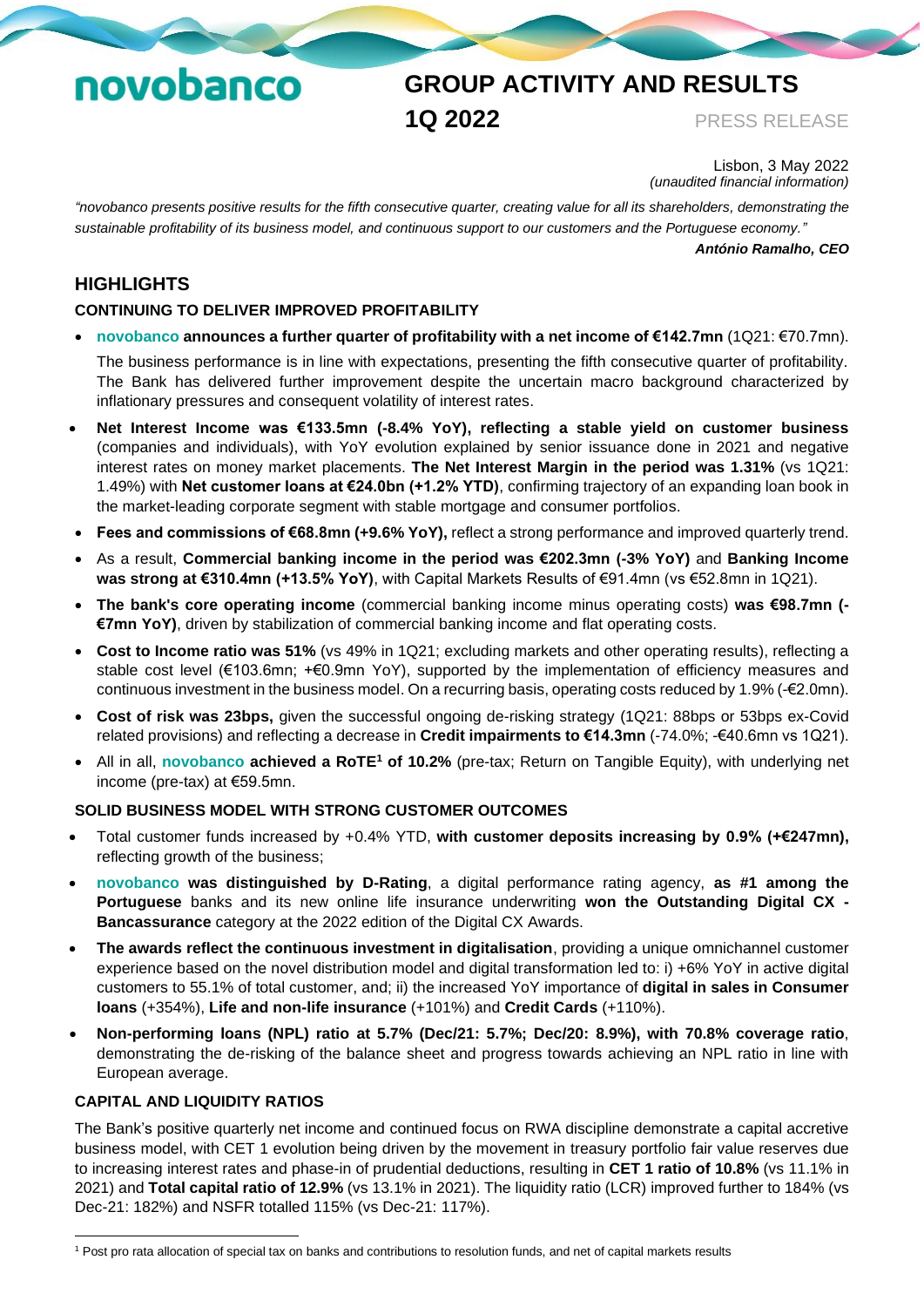## **GROUP RESULTS**

In the first quarter 2022, **novobanco** reported a profit of €142.7mn (+€72.0mn YoY). The change in profit is driven by the improvement in the banking income (+€36.9mn) and the lower level of impairments and provisions (-64.7%; -€40.0mn).

The underlying net income (pre-tax) would be €59.5mn, equivalent to a RoTE (Return on Tangible Equity; pre-tax) of 10.2%. The underlying net income (pre-tax) is net of special tax on Banks and excludes market results.

|                                               |           |           |          | mn€      |  |
|-----------------------------------------------|-----------|-----------|----------|----------|--|
|                                               |           |           | Change   |          |  |
| <b>INCOME STATEMENT</b>                       | 31-Mar-21 | 31-Mar-22 | absolute | $\%$     |  |
| Net Interest Income                           | 145.7     | 133.5     | $-12.2$  | $-8.4%$  |  |
| + Fees and Commissions                        | 62.8      | 68.8      | 6.0      | 9.6%     |  |
| = Commercial Banking Income                   | 208.5     | 202.3     | $-6.2$   | $-3.0%$  |  |
| + Capital Markets Results                     | 52.8      | 91.4      | 38.6     | 73.0%    |  |
| + Other Operating Results                     | 12.2      | 16.7      | 4.5      | 37.1%    |  |
| = Banking Income                              | 273.5     | 310.4     | 36.9     | 13.5%    |  |
| <b>Operating Costs</b>                        | 102.7     | 103.6     | 0.9      | 0.8%     |  |
| = Net Operating Income                        | 170.8     | 206.8     | 36.0     | 21.1%    |  |
| + Restructuring funds - independent valuation | 0.0       | 0.0       | 0.0      | $\cdots$ |  |
| - Net Impairments and Provisions              | 61.8      | 21.8      | $-40.0$  | $-64.7%$ |  |
| Credit                                        | 54.9      | 14.3      | $-40.6$  | $-74.0%$ |  |
| Securities                                    | 0.9       | 11.1      | 10.2     | $\cdots$ |  |
| Other Assets and Contingencies                | 6.0       | $-3.6$    | $-9.6$   | $\cdots$ |  |
| = Income before Taxes                         | 109.0     | 185.0     | 76.0     | 69.8%    |  |
| - Corporate Income Tax                        | 4.2       | 7.4       | 3.1      | 74.6%    |  |
| - Special Tax on Banks                        | 32.8      | 34.1      | 1.4      | 4.2%     |  |
| = Income after Taxes                          | 72.0      | 143.5     | 71.5     | 99.3%    |  |
| - Non-Controlling Interests                   | 1.3       | 0.9       | $-0.4$   | $-34.0%$ |  |
| = Net Income for the period                   | 70.7      | 142.7     | 72.0     |          |  |

The **novobanco** Group presents the fifth consecutive quarter of profitability. If compared to the first quarter of 2021, there is a positive evolution even when adjusted for extraordinary effects.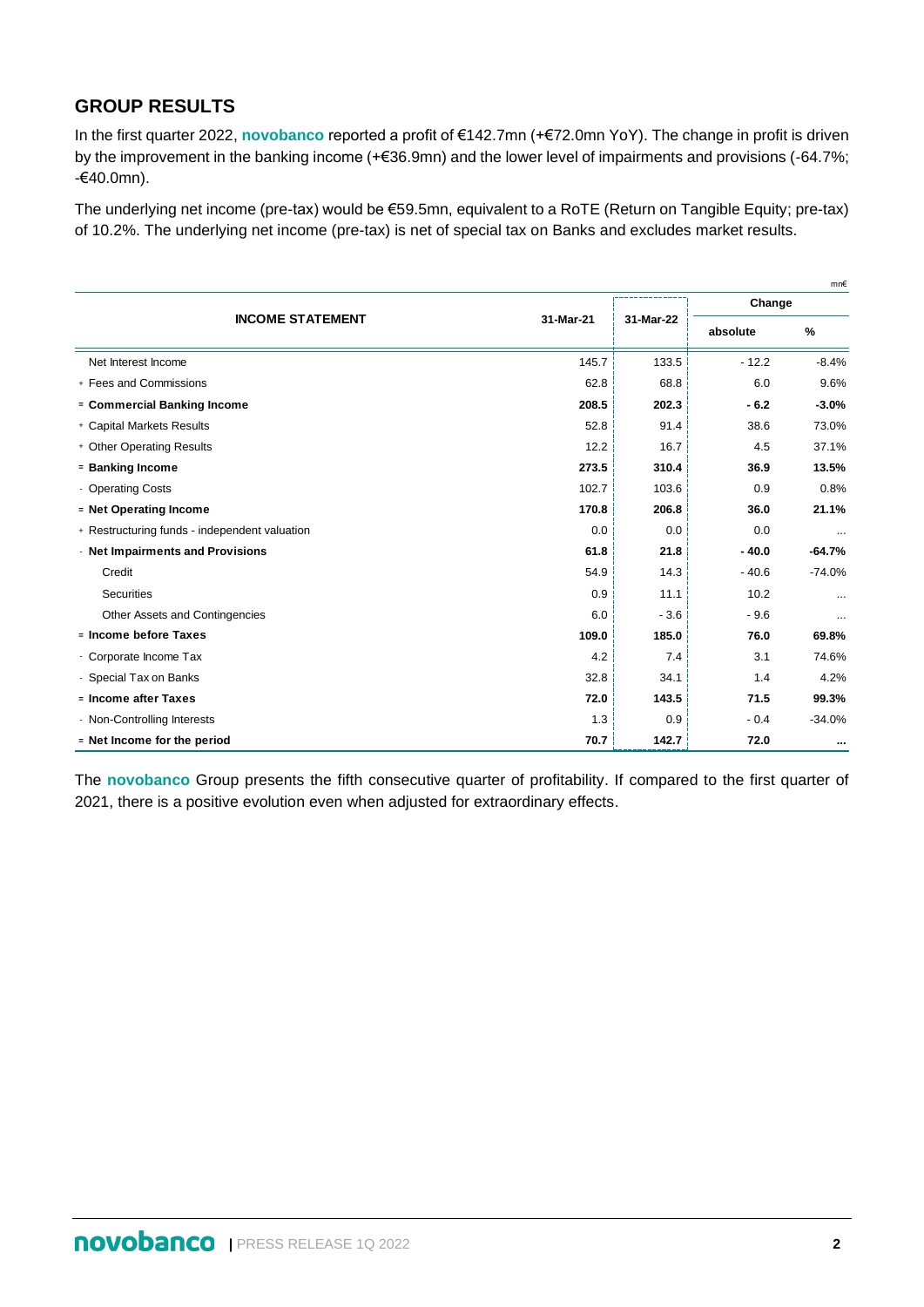|                                               |             |             |         |         |                  | change vs 4Q21 |          |  |
|-----------------------------------------------|-------------|-------------|---------|---------|------------------|----------------|----------|--|
| <b>INCOME STATEMENT</b>                       | <b>1Q21</b> | <b>2Q21</b> | 3Q21    | 4Q21    | <b>1Q22</b>      | absolute       | $\%$     |  |
| Net Interest Income                           | 145.7       | 143.5       | 140.9   | 143.2   | 133.5            | $-9.7$         | $-6.8%$  |  |
| + Fees and Commissions                        | 62.8        | 72.8        | 72.3    | 74.6    | 68.8             | $-5.9$         | $-7.9%$  |  |
| = Commercial Banking Income                   | 208.5       | 216.3       | 213.2   | 217.9   | 202.31           | $-15.6$        | $-7.1%$  |  |
| + Market Results                              | 52.8        | 40.5        | $-59.7$ | 42.2    | 91.4             | 49.2           |          |  |
| + Other Operating Results                     | 12.2        | $-41.3$     | 30.3    | 39.2    | 16.7             | $-22.5$        | $-57.4%$ |  |
| = Banking Income                              | 273.5       | 215.5       | 183.9   | 299.3   | 310.4            | 11.1           | 3.7%     |  |
| - Operating Costs                             | 102.7       | 101.4       | 101.6   | 102.6   | 103.6            | 1.0            | 0.9%     |  |
| = Net Operating Income                        | 170.8       | 114.1       | 82.3    | 196.6   | 206.8            | 10.2           | 5.2%     |  |
| + Restructuring funds - independent valuation | 0.0         | 0.0         | 0.0     | 0.0     | 0.0 <sub>i</sub> | 0.0            |          |  |
| - Net Impairments and Provisions              | 61.8        | 27.4        | 70.4    | 193.1   | 21.8             | $-171.3$       | $-88.7%$ |  |
| Credit                                        | 54.9        | 29.8        | 30.3    | 34.4    | 14.3             | $-20.1$        | $-58.5%$ |  |
| <b>Securities</b>                             | 0.9         | 15.1        | 1.4     | 30.4    | 11.1             | $-19.3$        | $-63.5%$ |  |
| Other Assets and Contingencies                | 6.0         | $-17.5$     | 38.7    | 128.4   | $-3.61$          | $-131.9$       |          |  |
| = Income before Taxes                         | 109.0       | 86.7        | 11.9    | 3.5     | 185.0            | 181.5          |          |  |
| - Taxes                                       | 4.2         | 16.9        | $-8.1$  | $-28.2$ | 7.4 <sub>1</sub> | 35.6           |          |  |
| - Special Tax on Banks                        | 32.8        | 1.5         | 0.0     | $-0.1$  | 34.1             | 34.2           |          |  |
| = Income after Taxes                          | 72.0        | 68.4        | 20.0    | 31.8    | 143.5            | 111.7          |          |  |
| - Non-controlling Interests                   | 1.3         | 1.4         | 3.6     | 1.4     | 0.9 <sub>1</sub> | $-0.5$         | $-38.3%$ |  |
| = Net Income                                  | 70.7        | 67.0        | 16.4    | 30.4    | 142.7            | 112.2          | $\cdots$ |  |
| Resultado antes de Impostos                   | 109.0       | 86.7        | 11.9    | 3.5     | 185.0            |                |          |  |
| Special Tax on Banks                          | $-32.8$     | $-1.5$      | 0.0     | 0.1     | $-34.1$          |                |          |  |
| <b>Market Results</b>                         | $-52.5$     | $-35.4$     | $-11.1$ | $-39.2$ | $-91.4$          |                |          |  |
| LME One-Off                                   | 0.0         | 0.0         | 73.5    | 0.0     | 0.0              |                |          |  |
| <b>Pension Fund</b>                           | 0.0         | 0.0         | 0.0     | $-37.2$ | 0.0              |                |          |  |
| Covid 19 impairment                           | 21.8        | 13.4        | 5.0     | 31.6    | 0.0              |                |          |  |
| Other extraordinary provisions                | 10.0        | 0.0         | 0.0     | 125.9   | $0.0\,$          |                |          |  |
| Net income (before taxes) adjusted            | 55.5        | 63.3        | 79.3    | 84.8    | 59.5             |                |          |  |

Key features of the activity in the quarter are the following:

- Commercial banking income amounted to €202.3mn, driven by an improvement in fees and commissions (+9,6%; +€6.0mn YoY) and a reduction of the net interest income a result the senior debt issuance in 2021 and the increase in the volume money market placements (effect of negative interest rates), while yield on customer business remained stable.
- Capital markets results of +€91.4mn mostly due to gains from the hedging of interest rate risk as a result of the market volatility of public debt in the period;
- Operating costs (€103.6mn) in line with previous 2021 quarters, which reflects the continued investment in the business and digital transformation, the focus on cost optimization and the implementation of improvements in terms of simplifying and optimizing processes. On a recurring basis, operating costs presented a reduction of 1.9% (-€2.0mn);
- Net impairments and provisions amounted to €21.8mn reflecting the normalization of the balance sheet (1Q21: €61.8mn of which €21.8mn for Covid-19 related risks).

#### **Net Interest Income**

Net Interest Income was €133.5mn (-8.4% YoY), reflecting stable yield on customer business (companies and retail; average customer loans rate 1Q22: 2.00% vs 4Q21: 2.01%), with YoY decrease due to senior debt issuance in 2021 and negative interest rates on money market placements.

mn€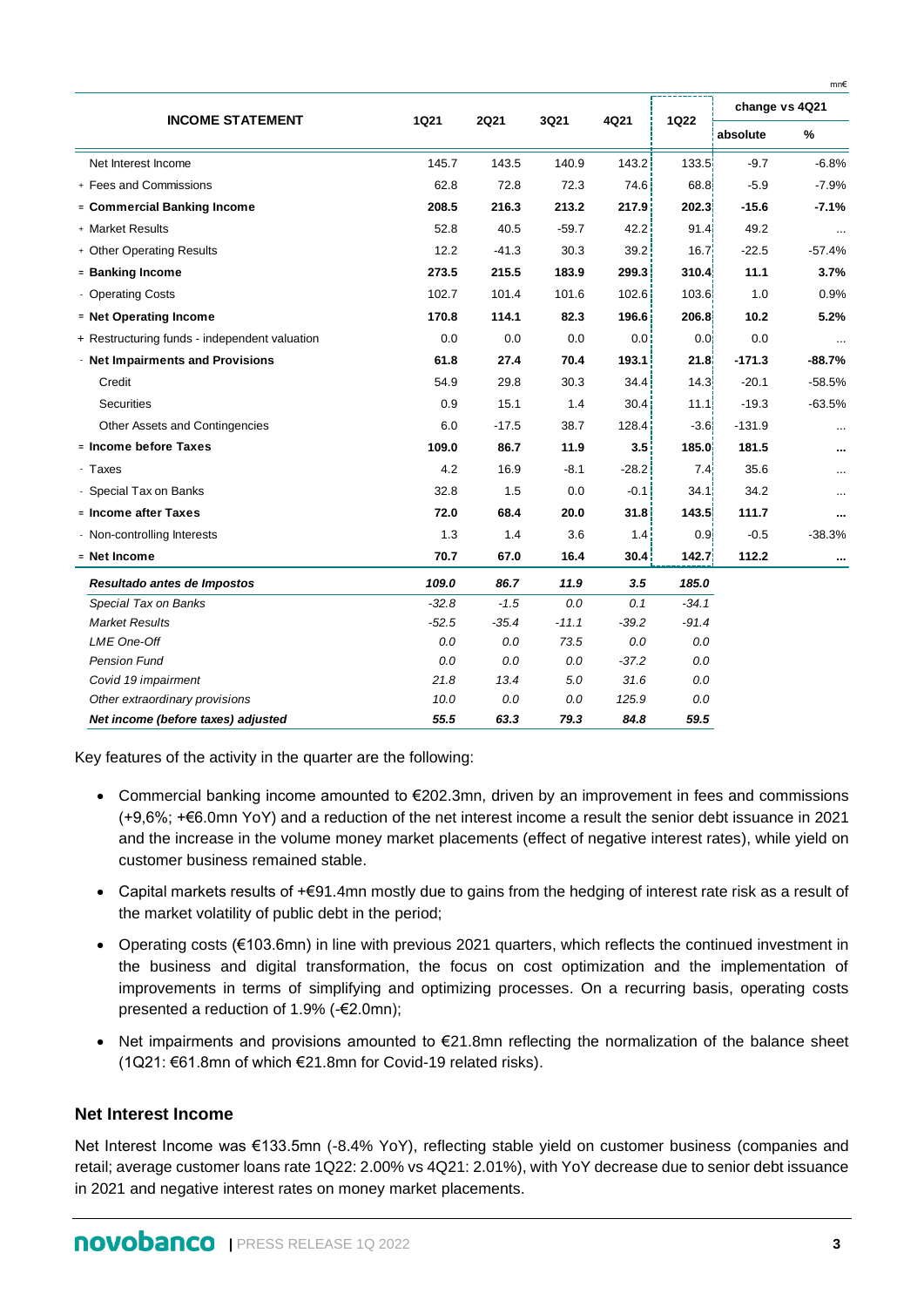The business performance is in line with expectations, despite the current macroeconomic conditions characterized by inflationary pressure and consequent volatility of interest rates, which has been accentuated by the conflict in Ukraine.

The average asset rate reduced by 11bp YTD, from 1.60% in December 2021 to 1.49% in March 2022, with the average liability rate increasing by 1pp.

| 31-Mar-21<br>31-Dec-21<br>31-Mar-22<br><b>NET INTEREST INCOME (NII) AND</b><br>Income /<br>Income /<br>Avg.<br>Average<br>Avg.<br>Average<br>Avg.<br>Average<br><b>NET INTEREST MARGIN (NIM)</b><br>Costs<br>Costs<br><b>Balance</b><br><b>Balance</b><br>Rate<br><b>Balance</b><br>Rate<br>Rate<br><b>INTEREST EARNING ASSETS</b><br>1.68%<br>1.60%<br>39 149<br>164<br>39 838<br>645<br>40724<br>1.49%<br>2.05%<br>2.01%<br>509<br>2.00%<br><b>Customer Loans</b><br>25 092<br>129<br>24 995<br>25 013<br>9963<br>1.10%<br>27<br>9 9 0 5<br>1.04%<br>9774<br>1.03%<br>Mortgage Loans<br>104<br>5.86%<br><b>Consumer Loans and Others</b><br>1 3 4 0<br>5.86%<br>20<br>1 3 8 0<br>82<br>1423<br>5.88%<br>13789<br>2.37%<br>82<br>13710<br>2.33%<br>323<br>13816<br>2.28%<br>Corporate Lending<br>$\overline{2}$<br>3 4 6 7<br>0.24%<br>4 6 0 2<br>0.07%<br>3<br>5927<br>$-0.32%$<br><b>Money Market Placements</b><br>1.25%<br>1.28%<br>Securities and Other Assets<br>10589<br>33<br>10 241<br>133<br>9784<br>1.28%<br>1.60%<br><b>INTEREST EARNING ASSETS AND OTHER</b><br>39 149<br>1.68%<br>164<br>39 838<br>645<br>40724<br>1.49%<br>0.19%<br>0.18%<br>0.18%<br><b>INTEREST BEARING LIABILITIES</b><br>37 585<br>18<br>38 148<br>68<br>39 597<br>0.20%<br>51<br>0.15%<br>26 30 2<br>13<br>26 580<br>0.19%<br>27 379<br><b>Customer Deposits</b><br>10 335<br>$-0.48%$<br>10 497<br>$-0.51%$<br>10779<br>$-0.57%$<br>Money Market Funding<br>$-12$<br>$-54$<br>7.01%<br><b>Other Liabilities</b><br>947<br>17<br>1 0 7 0<br>6.53%<br>71<br>1 4 3 9<br>6.40%<br>OTHER NON-INTEREST BEARING LIABILITIES<br>1690<br>1 1 2 6<br>1 5 6 4<br>$\blacksquare$<br>$\overline{\phantom{a}}$<br><b>INTEREST BEARING LIABILITIES AND OTHER</b><br>39 149<br>39838<br>0.18%<br>18<br>0.17%<br>68<br>40 724<br>0.18%<br>NIM / NII<br>1.50%<br>1.43%<br>577<br>146<br>1.31%<br>(without stage 3 impairment adjustment)<br>Stage 3 impairment<br>- 1<br>- 4<br>NIM / NII<br>1.49%<br>1.42%<br>146<br>573<br>1.31% |  |  |  |  |  |  |  | mn€               |
|--------------------------------------------------------------------------------------------------------------------------------------------------------------------------------------------------------------------------------------------------------------------------------------------------------------------------------------------------------------------------------------------------------------------------------------------------------------------------------------------------------------------------------------------------------------------------------------------------------------------------------------------------------------------------------------------------------------------------------------------------------------------------------------------------------------------------------------------------------------------------------------------------------------------------------------------------------------------------------------------------------------------------------------------------------------------------------------------------------------------------------------------------------------------------------------------------------------------------------------------------------------------------------------------------------------------------------------------------------------------------------------------------------------------------------------------------------------------------------------------------------------------------------------------------------------------------------------------------------------------------------------------------------------------------------------------------------------------------------------------------------------------------------------------------------------------------------------------------------------------------------------------------------------------------------------------------------------------------------------------------------|--|--|--|--|--|--|--|-------------------|
|                                                                                                                                                                                                                                                                                                                                                                                                                                                                                                                                                                                                                                                                                                                                                                                                                                                                                                                                                                                                                                                                                                                                                                                                                                                                                                                                                                                                                                                                                                                                                                                                                                                                                                                                                                                                                                                                                                                                                                                                        |  |  |  |  |  |  |  |                   |
|                                                                                                                                                                                                                                                                                                                                                                                                                                                                                                                                                                                                                                                                                                                                                                                                                                                                                                                                                                                                                                                                                                                                                                                                                                                                                                                                                                                                                                                                                                                                                                                                                                                                                                                                                                                                                                                                                                                                                                                                        |  |  |  |  |  |  |  | Income /<br>Costs |
|                                                                                                                                                                                                                                                                                                                                                                                                                                                                                                                                                                                                                                                                                                                                                                                                                                                                                                                                                                                                                                                                                                                                                                                                                                                                                                                                                                                                                                                                                                                                                                                                                                                                                                                                                                                                                                                                                                                                                                                                        |  |  |  |  |  |  |  | 152               |
|                                                                                                                                                                                                                                                                                                                                                                                                                                                                                                                                                                                                                                                                                                                                                                                                                                                                                                                                                                                                                                                                                                                                                                                                                                                                                                                                                                                                                                                                                                                                                                                                                                                                                                                                                                                                                                                                                                                                                                                                        |  |  |  |  |  |  |  | 125               |
|                                                                                                                                                                                                                                                                                                                                                                                                                                                                                                                                                                                                                                                                                                                                                                                                                                                                                                                                                                                                                                                                                                                                                                                                                                                                                                                                                                                                                                                                                                                                                                                                                                                                                                                                                                                                                                                                                                                                                                                                        |  |  |  |  |  |  |  | 25                |
|                                                                                                                                                                                                                                                                                                                                                                                                                                                                                                                                                                                                                                                                                                                                                                                                                                                                                                                                                                                                                                                                                                                                                                                                                                                                                                                                                                                                                                                                                                                                                                                                                                                                                                                                                                                                                                                                                                                                                                                                        |  |  |  |  |  |  |  | 21                |
|                                                                                                                                                                                                                                                                                                                                                                                                                                                                                                                                                                                                                                                                                                                                                                                                                                                                                                                                                                                                                                                                                                                                                                                                                                                                                                                                                                                                                                                                                                                                                                                                                                                                                                                                                                                                                                                                                                                                                                                                        |  |  |  |  |  |  |  | 79                |
|                                                                                                                                                                                                                                                                                                                                                                                                                                                                                                                                                                                                                                                                                                                                                                                                                                                                                                                                                                                                                                                                                                                                                                                                                                                                                                                                                                                                                                                                                                                                                                                                                                                                                                                                                                                                                                                                                                                                                                                                        |  |  |  |  |  |  |  | $-5$              |
|                                                                                                                                                                                                                                                                                                                                                                                                                                                                                                                                                                                                                                                                                                                                                                                                                                                                                                                                                                                                                                                                                                                                                                                                                                                                                                                                                                                                                                                                                                                                                                                                                                                                                                                                                                                                                                                                                                                                                                                                        |  |  |  |  |  |  |  | 31                |
|                                                                                                                                                                                                                                                                                                                                                                                                                                                                                                                                                                                                                                                                                                                                                                                                                                                                                                                                                                                                                                                                                                                                                                                                                                                                                                                                                                                                                                                                                                                                                                                                                                                                                                                                                                                                                                                                                                                                                                                                        |  |  |  |  |  |  |  | 152               |
|                                                                                                                                                                                                                                                                                                                                                                                                                                                                                                                                                                                                                                                                                                                                                                                                                                                                                                                                                                                                                                                                                                                                                                                                                                                                                                                                                                                                                                                                                                                                                                                                                                                                                                                                                                                                                                                                                                                                                                                                        |  |  |  |  |  |  |  | 18                |
|                                                                                                                                                                                                                                                                                                                                                                                                                                                                                                                                                                                                                                                                                                                                                                                                                                                                                                                                                                                                                                                                                                                                                                                                                                                                                                                                                                                                                                                                                                                                                                                                                                                                                                                                                                                                                                                                                                                                                                                                        |  |  |  |  |  |  |  | 10                |
|                                                                                                                                                                                                                                                                                                                                                                                                                                                                                                                                                                                                                                                                                                                                                                                                                                                                                                                                                                                                                                                                                                                                                                                                                                                                                                                                                                                                                                                                                                                                                                                                                                                                                                                                                                                                                                                                                                                                                                                                        |  |  |  |  |  |  |  | $-15$             |
|                                                                                                                                                                                                                                                                                                                                                                                                                                                                                                                                                                                                                                                                                                                                                                                                                                                                                                                                                                                                                                                                                                                                                                                                                                                                                                                                                                                                                                                                                                                                                                                                                                                                                                                                                                                                                                                                                                                                                                                                        |  |  |  |  |  |  |  | 23                |
|                                                                                                                                                                                                                                                                                                                                                                                                                                                                                                                                                                                                                                                                                                                                                                                                                                                                                                                                                                                                                                                                                                                                                                                                                                                                                                                                                                                                                                                                                                                                                                                                                                                                                                                                                                                                                                                                                                                                                                                                        |  |  |  |  |  |  |  |                   |
|                                                                                                                                                                                                                                                                                                                                                                                                                                                                                                                                                                                                                                                                                                                                                                                                                                                                                                                                                                                                                                                                                                                                                                                                                                                                                                                                                                                                                                                                                                                                                                                                                                                                                                                                                                                                                                                                                                                                                                                                        |  |  |  |  |  |  |  | 18                |
|                                                                                                                                                                                                                                                                                                                                                                                                                                                                                                                                                                                                                                                                                                                                                                                                                                                                                                                                                                                                                                                                                                                                                                                                                                                                                                                                                                                                                                                                                                                                                                                                                                                                                                                                                                                                                                                                                                                                                                                                        |  |  |  |  |  |  |  | 133               |
|                                                                                                                                                                                                                                                                                                                                                                                                                                                                                                                                                                                                                                                                                                                                                                                                                                                                                                                                                                                                                                                                                                                                                                                                                                                                                                                                                                                                                                                                                                                                                                                                                                                                                                                                                                                                                                                                                                                                                                                                        |  |  |  |  |  |  |  | 0                 |
|                                                                                                                                                                                                                                                                                                                                                                                                                                                                                                                                                                                                                                                                                                                                                                                                                                                                                                                                                                                                                                                                                                                                                                                                                                                                                                                                                                                                                                                                                                                                                                                                                                                                                                                                                                                                                                                                                                                                                                                                        |  |  |  |  |  |  |  | 134               |

The average rate on customer loans was 2.00%, in line with 2021. The increase of the average balance of money market placements penalised the evolution of the assets average rate.

The average balance of deposits was €27.4bn, with an average interest rate of 0.15% (-4bps YTD), and Money Market Funding was €10.8bn, with -0.57% average interest rate, benefiting from the conditions of the ECB longterm refinancing operations.

The spread between the rate on interest earning assets (1.49%; 2021: 1.60%) and the cost of liabilities (0.18%; 2021: 0.17%) with a negative impact on overall net interest margin (1.31%; 2021: 1.42%).

## **Fees and Commissions**

Fees and commissions amounted to €68.8mn in the quarter, representing a 9.6% YoY increase (+€6.0mn).

This positive development is driven mainly by (i) a strong performance in Payments Management (+15.3%; +€3.9mn YoY) due to higher volume of transactions and pricing, and (ii) volume increase in the Asset Management & Bancassurance (+14.2%; +€2.1mn), reflecting more robust commercial activity and increased customer appetite.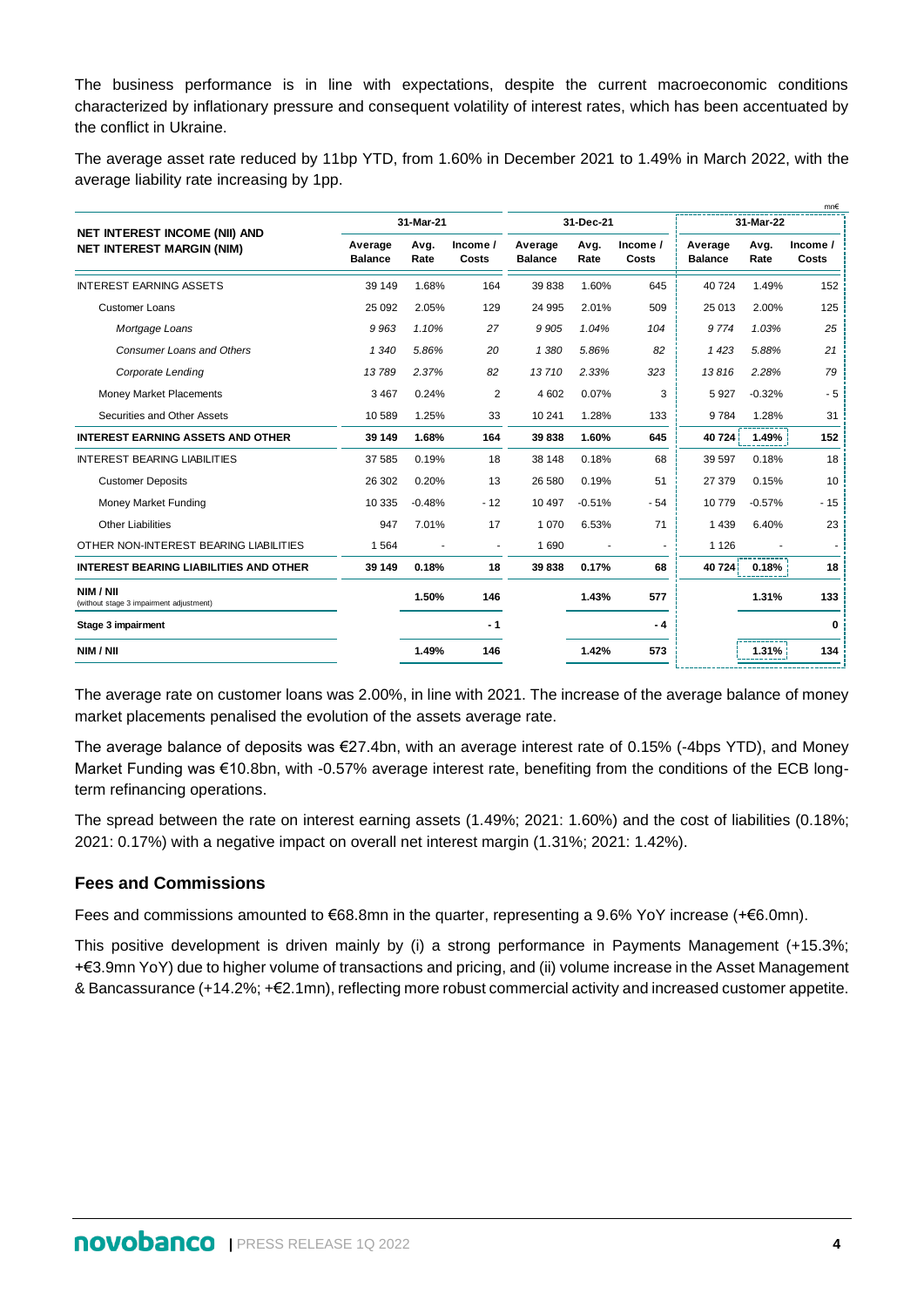|                                              |           |                   |          | mn€       |
|----------------------------------------------|-----------|-------------------|----------|-----------|
|                                              |           |                   | Change   |           |
| <b>FEES AND COMMISSIONS</b>                  | 31-Mar-21 | 31-Mar-22         | absolute | %         |
| Payments Management                          | 25.3      | 29.1              | 3.9      | 15.3%     |
| Commissions on Loans, Guarantees and Similar | 19.5      | 20.31             | 0.9      | 4.4%      |
| Asset Management and Bancassurance           | 15.1      | 17.2 <sub>1</sub> | 2.1      | 14.2%     |
| Advising, Servicing and Other                | 3.0       | 2.11              | $-0.8$   | $-28.0\%$ |
| <b>TOTAL</b>                                 | 62.8      | 68.8              | 6.0      | 9.6%      |

## **Capital Markets and Other Operating Results**

The results of financial operations were positive by €91.4mn mostly due to gains from the hedging of interest rate risk, reflecting the volatility of sovereign debt in the market. The fair value reserves decreased by €243.4mn in the period.

Other operating results amounted +€16.7mn, including gains related to associated companies (+€9.0mn) and credit recovery (+€5.9mn).

## **Operating Costs**

Operating costs stood stable YoY (+€0.9mn), reflecting on the one hand the continued optimisation and simplification of the organisation and its processes, along with the reduction of staff costs given the lower number of employees, and on the other the investment done in the new distribution model.

Operating costs presented a reduction of 1.9% (-€2.0mn), when adjusted by non-recurrent costs in general and administrative costs.

| <b>OPERATING COSTS</b>           |           |           |           | 31-Dec-19 | 31-Dec-20 | 31-Dec-21 |       | Change | mn€     |  |           |          |   |
|----------------------------------|-----------|-----------|-----------|-----------|-----------|-----------|-------|--------|---------|--|-----------|----------|---|
|                                  | 31-Dec-16 | 31-Dec-17 | 31-Dec-18 |           |           |           |       |        |         |  | 31-Mar-22 | absolute | % |
| <b>Staff Costs</b>               | 81.4      | 71.8      | 65.9      | 66.2      | 65.4      | 58.7      | 55.7  | $-3.0$ | $-5.1%$ |  |           |          |   |
| General and Administrative Costs | 58.7      | 52.4      | 50.2      | 45.6      | 41.8      | 35.9      | 38.2  | 2.3    | 6.3%    |  |           |          |   |
| Depreciation                     | 15.1      | 11.0      | 5.8       | 8.5       | 8.6       | 8.1       | 9.8   | 1.6    | 19.8%   |  |           |          |   |
| <b>TOTAL</b>                     | 155.2     | 135.2     | 121.9     | 120.3     | 115.8     | 102.7     | 103.6 | 0.9    | 0.8%    |  |           |          |   |

Staff costs totalled €55.7mn (-5.1% YoY), maintaining the downward trend of recent years, and as a result of increased efficiency. As of 31 March 2022, **novobanco** Group had 4,182 employees (Mar/21: 4,557; -375 YoY).

General administrative costs and Depreciation increased by 6.3% (-1.6% on a recurring basis) and 19.8% YoY respectively, to €38.2mn and €9.8mn, with the implementation of efficiency measures related to reorganisation, rationalisation of processes and business model.

The total number of branches as of 31 March 2022 was 311 (Mar/21: 357; -46 branches YoY).

## **Net Impairments and Provisions**

In the first quarter of 2022, **novobanco** Group recorded net impairments and provisions amounting to €21.8mn, a reduction compared to 1Q21 (-64.7%; -€40.0mn).

Benefiting from the execution of the de-risking strategy implemented during the restructuring process, the cost of risk decreased to 23bps (vs 1Q21: 88bps or 53bps ex-Covid related provisions).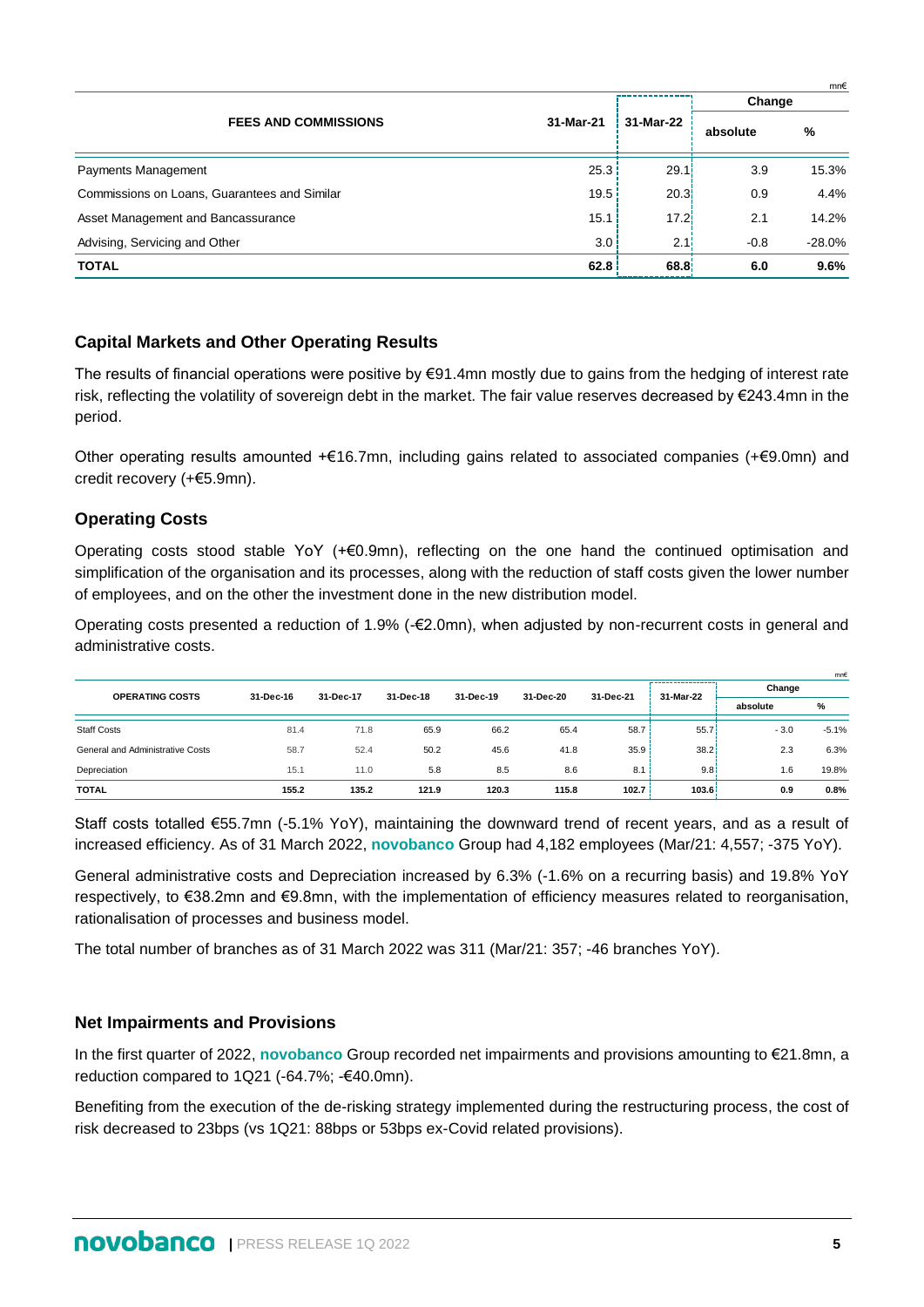|                                       |                  |           |          | mn€      |
|---------------------------------------|------------------|-----------|----------|----------|
|                                       |                  |           | Change   |          |
| <b>NET IMPAIRMENTS AND PROVISIONS</b> | 31-Mar-21        | 31-Mar-22 | absolute | %        |
| <b>Customer Loans</b>                 | 54.9             | 14.3      | $-40.6$  | -74.0%   |
| Securities                            | 0.9 <sub>1</sub> | 11.1!     | 10.2     | $\cdots$ |
| Other Assets and Contingencies        | 6.0              | $-3.6!$   | $-9.6$   | $\cdots$ |
| <b>TOTAL</b>                          | 61.8             | 21.8      | $-40.0$  | -64.7%   |

## **ACTIVITY, LIQUIDITY AND CAPITAL MANAGEMENT**

#### **CUSTOMER LOANS**

**novobanco**'s strategy is one of supporting the domestic business community combined with a robust and disciplined lending policy. This support has been provided across all industry sectors and all companies, with an emphasis on exporting SMEs and those that focus on innovation in their products, services or production systems.

|                               |           |           |           |                   | mn€     |
|-------------------------------|-----------|-----------|-----------|-------------------|---------|
| <b>CUSTOMER LOANS</b>         | 31-Mar-21 | 31-Dec-21 | 31-Mar-22 | <b>YTD Change</b> |         |
|                               |           |           |           | absolute          | %       |
| Loans to corporate customers  | 13 657    | 13714     | 14 034    | 320               | 2.3%    |
| <b>Loans to Individuals</b>   | 11 295    | 11 218    | 11 181    | $-37$             | $-0.3%$ |
| <b>Residential Mortgage</b>   | 9959      | 9812      | 9766      | - 46              | $-0.5%$ |
| Other Loans                   | 1 3 3 5   | 1406      | 1416      | 9                 | 0.6%    |
| <b>Customer Loans (gross)</b> | 24 952    | 24 932    | 25 215    | 282               | 1.1%    |
| Provisions                    | 1 4 9 2   | 1248      | 1 2 3 6   | $-12$             | $-1.0%$ |
| <b>Customer Loans (net)</b>   | 23 460    | 23 685    | 23 979    | 294               | 1.2%    |

Loans to customers (gross) totalled €25,215mn, increasing 1.1% YTD driven by a 2.3% growth in loans to corporate customers.

The risk indicators of 1Q22, and comparison with previous year, are presented below:

|                                                                                                                         |           |           |                    |                   | mn€     |
|-------------------------------------------------------------------------------------------------------------------------|-----------|-----------|--------------------|-------------------|---------|
| ASSET QUALITY AND COVERAGE RATIOS                                                                                       | 31-Mar-21 | 31-Dec-21 | 31-Mar-22          | <b>YtD Change</b> |         |
|                                                                                                                         |           |           |                    | absolute          | %       |
|                                                                                                                         |           |           |                    |                   |         |
| Overdue Loans > 90 days                                                                                                 | 609       | 290       | 318                | 28                | 9.7%    |
| Non-Performing Loans (NPL) <sup>1</sup>                                                                                 | 2 2 7 9   | 1 7 4 9   | 1 746 <sup>1</sup> | - 3               | $-0.1%$ |
| Overdue Loans > 90 days / Customer Loans (gross)                                                                        | 2.4%      | 1.2%      | 1.3%               | $0.1$ p.p.        |         |
| Non-Performing Loans (NPL) <sup>1</sup> / Customer Loans (gross) + Deposits<br>with Banks and advances to Banks (gross) | 8.0%      | 5.7%      | 5.7%               | 0.0 p.p.          |         |
| Credit Provisions / Customer Loans                                                                                      | 6.0%      | 5.0%      | 4.9%               | $-0.1$ p.p.       |         |
| Coverage of Overdue Loans > 90 days                                                                                     | 244.8%    | 430.2%    | 388.4%             | $-41.8$ p.p.      |         |
| Coverage of Non-Performing Loans <sup>1</sup>                                                                           | 77.0%     | 71.4%     | 70.8%              | $-0.6$ p.p.       |         |

<sup>1</sup> Includes Deposits and Loans and advances to Banks and Customer Loans

The reduction in loans overdue by more than 90 days and non-performing loans (including deposits with Banks and loans and advances to Banks), led to an improvement in the respective asset quality ratios to 1.3% and 5.7%, respectively (Mar/21: 2.4% and 8.9%).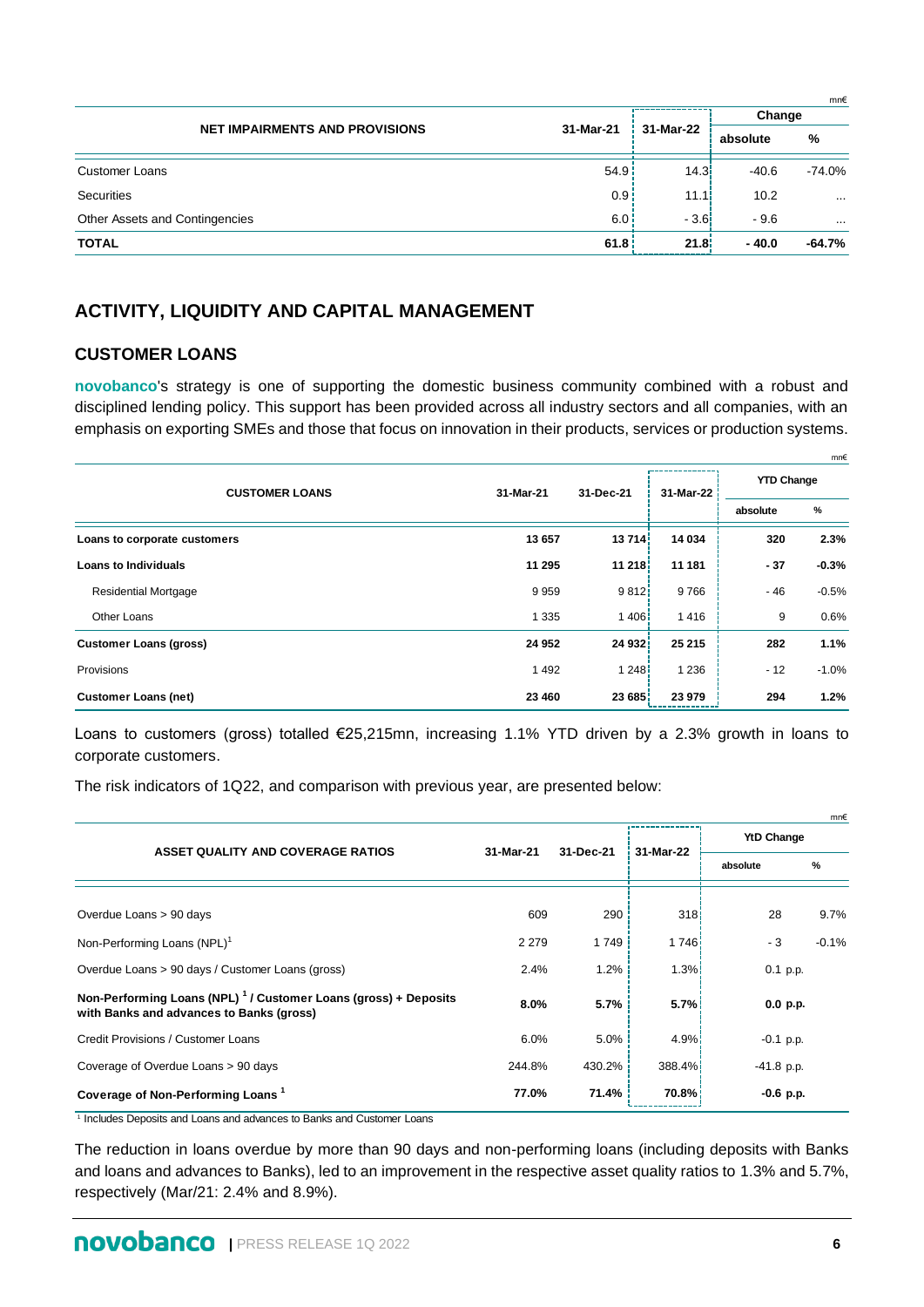As of 31 March 2022, the provision coverage of NPL by impairments (including deposits with Banks and loans and advances to Banks) was 70.8%.

## **SECURITIES**

The securities portfolio, which is the main source of assets eligible for funding operations with the European Central Bank (ECB), amounted to around €10.5bn on 31 March 2022, representing 23.6% of assets.

| mn€<br>net of impairment  |           |           |           |                   |          |  |  |  |  |
|---------------------------|-----------|-----------|-----------|-------------------|----------|--|--|--|--|
|                           |           |           | 31-Mar-22 | <b>YTD Change</b> |          |  |  |  |  |
| Securities portfolio      | 31-Mar-21 | 31-Dec-21 |           | absolute          | relative |  |  |  |  |
| Portuguese sovereign debt | 3 3 9 2   | 3056      | 2897      | $-159$            | $-5.2%$  |  |  |  |  |
| Other sovereign debt      | 3483      | 3197.     | 3 2 4 1   | 44                | 1.4%     |  |  |  |  |
| <b>Bonds</b>              | 3505      | 3413i     | 3699      | 286               | 8.4%     |  |  |  |  |
| Other                     | 863       | 805       | 663       | $-142$            | $-17.7%$ |  |  |  |  |
| <b>Total</b>              | 11 244    | 10471     | 10 500    | 30                | 0.3%     |  |  |  |  |

## **FUNDING**

Total customer funds amounted to €29.4bn as of March 2022, showing an increase of 1.1% YTD, driven by an increase in deposits (+0.9% YTD), which represent 81.3% of total customer funds.

|                                     |           |           |           |                   | mn€     |
|-------------------------------------|-----------|-----------|-----------|-------------------|---------|
| <b>TOTAL FUNDS</b>                  | 31-Mar-21 | 31-Dec-21 | 31-Mar-22 | <b>YTD change</b> |         |
|                                     |           |           |           | absolute          | %       |
| Deposits                            | 26 234    | 27315     | 27 562    | 247               | 0.9%    |
| Other Customer Funds <sup>(1)</sup> | 279       | 267       | 329       | 62                | 23.2%   |
| Debt Securities <sup>(2)</sup>      | 552       | 1 0 5 4   | 1055      | $\mathbf 0$       | 0.0%    |
| <b>Subordinated Debt</b>            | 424       | 415       | 424       | 8                 | 2.0%    |
| Sub-Total                           | 27 489    | 29 052    | 29 369    | 317               | 1.1%    |
| <b>Off-Balance Sheet Funds</b>      | 4 5 3 9   | 4 7 1 1   | 4 5 1 8 i | $-192$            | $-4.1%$ |
| <b>Total Funds</b>                  | 32 028    | 33762     | 33 888    | 125               | 0.4%    |

(1) Includes checks and pending payment instructions, Repos and other funds.

(2) Includes funds associated to consolidated securitisation operations.

## **LIQUIDITY**

**novobanco** maintained in the first quarter of 2022 a comfortable liquidity position as shown by a Liquidity Coverage Ratio (LCR) of 184% and a Net Stable Funding Ratio of 115%, both well above the regulatory requirement.

In the first quarter of 2022 customer deposits increased €0.3bn YTD, to €27.6bn, mainly explained by the performance of the retail segment, and remained the main source of balance sheet funding (66.5% of total liabilities and 61.8% of total assets).

In terms of asset evolution, the loan portfolio increased €0.3bn to €24.0bn in the period, driven by the corporate loans' growth.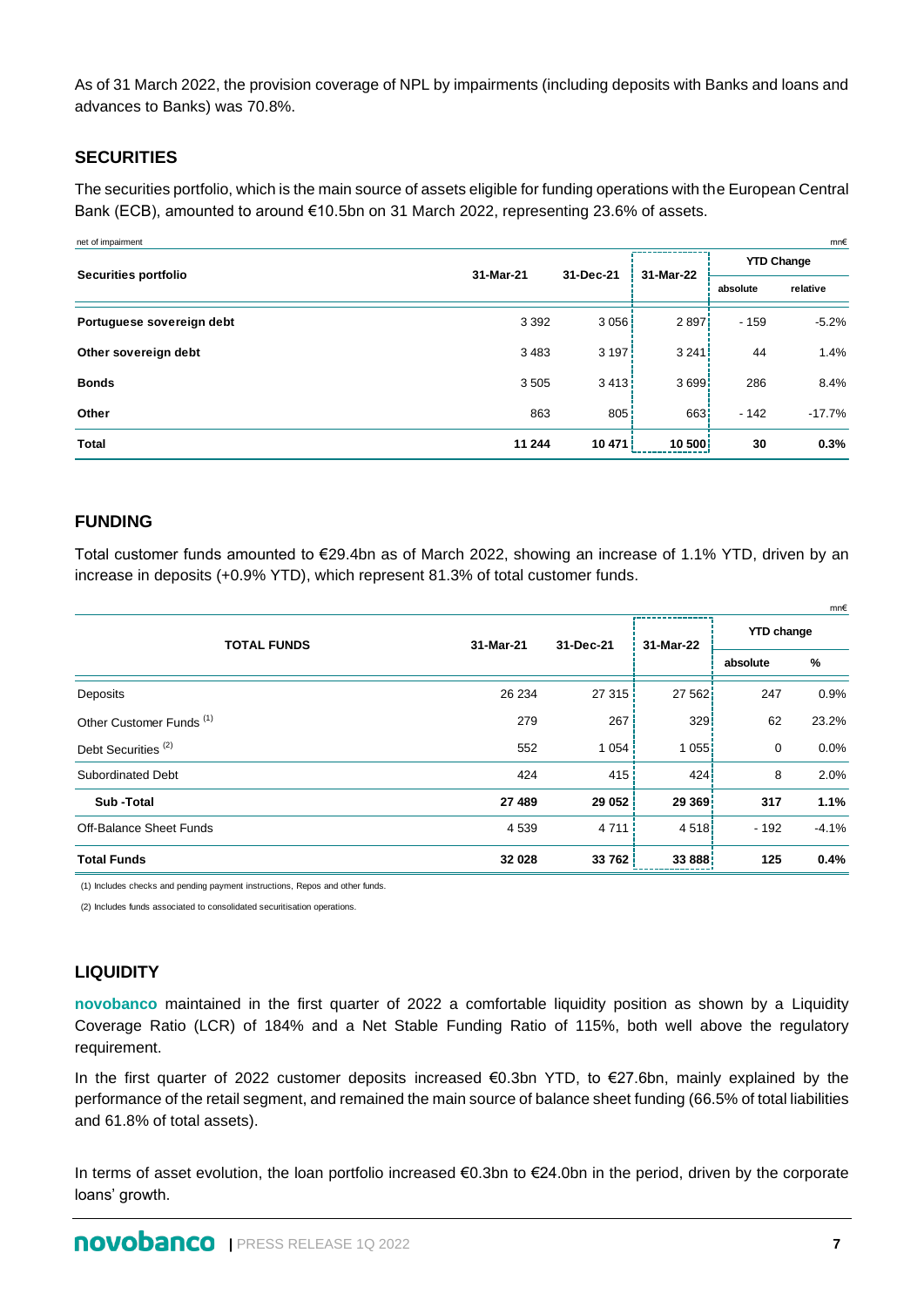At the end of the first quarter, the amount of cash and deposits in the central banks remained considerably high at ca. €5.1bn (vs €5.3bn in Dec-21). On the other hand, the net financing from the ECB (European Central Bank; financing taken from the ECB less applications with this institution) totalled €2.8bn (vs €2.7bn in Dec-21).

On 31 March 2022, the portfolio of assets eligible for rediscount with the central bank remained stable versus 31 December 2021, totalling €16.5bn (net of haircut). In addition, including HQLA assets non-eligible for ECB rediscount purposes, as well as deposits in the ECB, total liquidity buffer remained stable, above €12.5bn mostly composed of highly liquid assets (90%).



## **CAPITAL**

As of 31 March 2022, the CET1 ratio was 10.8% and total capital ratio was 12.9% (preliminary values).

In this context, it is important to highlight the fact that the European Central Bank (ECB) disclosed during March 2020 several measures that allow Banks to operate temporarily below the required capital level. These measures aim to prevent Banks from suspending financing to the economy in an adverse economic environment. In addition, changes were introduced to the regulatory framework, in force since June 2020, regarding the calculation of capital ratios, aimed at mitigating the impacts of the Covid-19 pandemic. In these circumstances, **novobanco** adhered to the dynamic option of the transitional regime of IFRS 9.

|                                    |       |                       |                       |                  | mn€                |
|------------------------------------|-------|-----------------------|-----------------------|------------------|--------------------|
| <b>CAPITAL RATIOS (CRD IV/CRR)</b> |       | $31 - Dec - 21^{(1)}$ | $31 - Dec - 21^{(1)}$ | 31-Mar-22 $^{2}$ | 31-Mar-22 $^{(2)}$ |
|                                    |       | (Phased-in)           | (Fully loaded)        | (Phased-in)      | (Fully loaded)     |
| <b>Risk Weighted Assets</b>        | (A)   | 24 9 29               | 24 689                | 23 761           | 23 6 22            |
| Own Funds                          |       |                       |                       |                  |                    |
| Common Equity Tier 1               | (B)   | 2768                  | 2507                  | 2571             | 2419               |
| Tier 1                             | (C)   | 2769                  | 2 5 0 9               | 2572             | 2 4 2 0            |
| <b>Total Own Funds</b>             | (D)   | 3 2 7 6               | 3016                  | 3 0 7 6          | 2925               |
| Common Equity Tier 1 Ratio         | (B/A) | 11.1%                 | 10.1%                 | 10.8%            | 10.2%              |
| Tier 1 Ratio                       | (C/A) | 11.1%                 | 10.1%                 | 10.8%            | 10.2%              |
| Solvency Ratio                     | (D/A) | 13.1%                 | 12.2%                 | 12.9%            | 12.4%              |
| Leverage Ratio                     |       | 6.0%                  | 5.4%                  | 5.5%             | 5.2%               |

(1) Updated values

(2) Preliminary data, the inclusion of positive results depends on an authorization from the ECB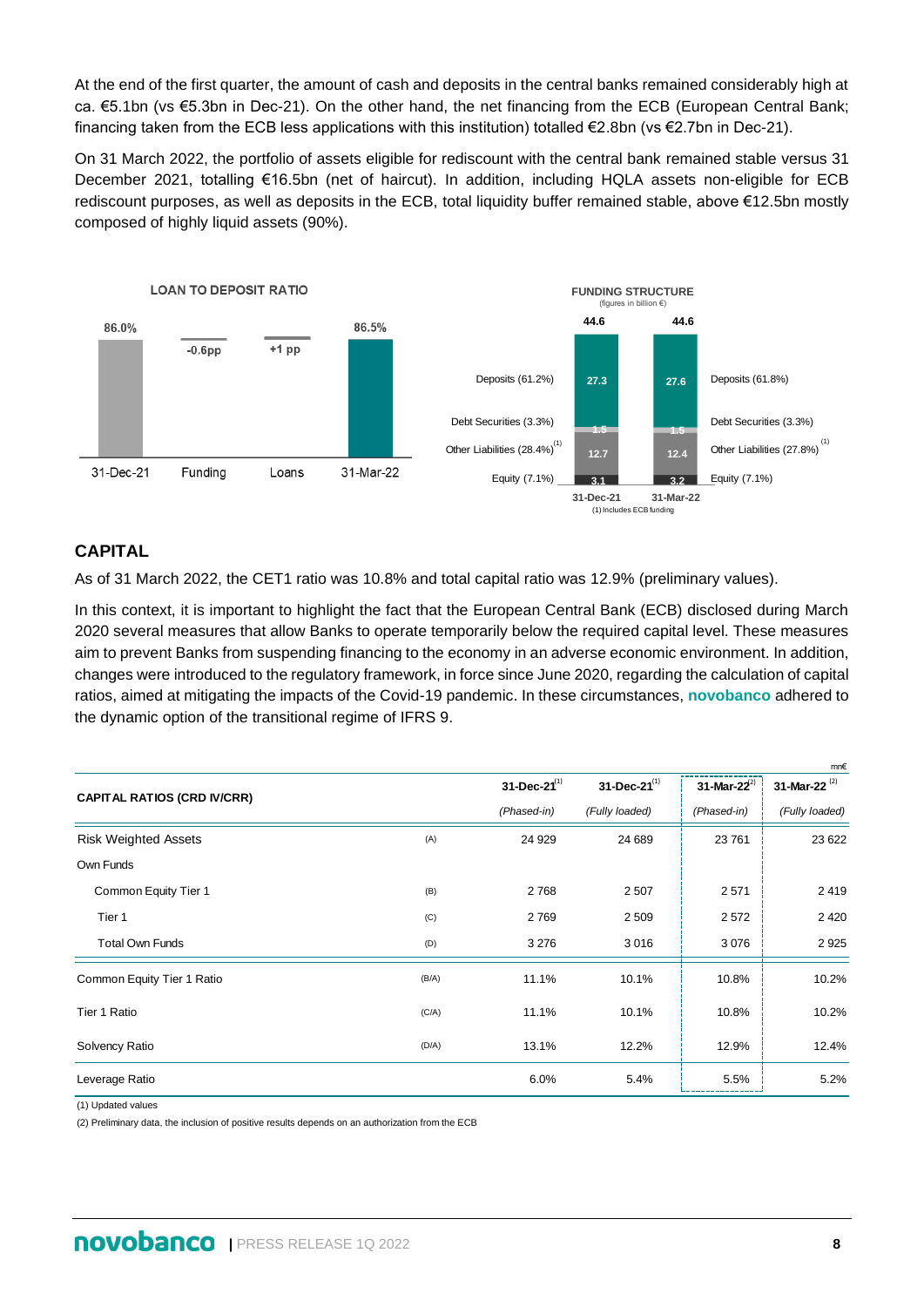**novobanco**'s Common Equity Tier 1 (CET1) ratio is protected up to a predetermined threshold for the amounts of losses verified in a perimeter of assets as outlined by the Contingent Capital Agreement. The amount of compensation requested with reference to 2021 was €209.2mn (with this amount not included in the calculation of regulatory capital with reference to 31 December 2021), took into account the losses incurred in the assets covered by the Contingent Capital Agreement, as well as the minimum capital condition applicable at the end of the same year under the Contingent Capital Agreement.

Regarding the amount requested from the Resolution Fund for the year 2020, there are two divergences between **novobanco** and the Resolution Fund, i.e. (i) the provision for discontinued operations in Spain and (ii) valuation of participation units, which are subject to an arbitration decision. **novobanco** considers these amounts (in aggregate equal to €165mn) as due from the Resolution Fund under the Contingent Capital Agreement, and has triggered the legal and contractual mechanisms at its disposal.

Additionally, **novobanco** and the Resolution Fund have a divergence, subject to arbitration, concerning the application by **novobanco,** at the end of 2020, of the dynamic option of the transitional regime of IFRS 9

## **COMMERCIAL ACTIVITY**

## **Corporate Banking**

**novobanco** holds a leadership position within the Portuguese corporate sector, with market shares of 14.4% in loans to non-financial companies and 12.7% in deposits in this segment<sup>2</sup>. To serve its corporate clients **novobanco** has a segmented network:

- The Large Corporates segment, serving around 2,000 clients with financial involvement of €8.2bn, has two hubs that ensure proximity to the clients (Oporto and Lisbon);
- The Medium-Sized Companies segment, serving around 12,000 clients with financial involvement of €10.1bn, has 20 Corporate Centres distributed around the country, with dedicated teams in each region.

In the first quarter of 2022, **novobanco**'s corporate loans grew by more than 2% YTD, with strong growth in corporate treasury products, new investment loans, guarantees and documentary credits.

**novobanco** maintains a strong foothold in the exporting sector, with around 60% of the medium and large exporting companies as clients, equivalent to approximately 2,800 clients. In Trade Finance, **novobanco** provides a wide range of products and specialised advice in support of international trade. The Bank's know-how in this segment is valued and recognised, resulting in a market share of around 20.2%<sup>3</sup> (+ 0.9pp YoY).

Within the scope of programmes to support the development of the economy by stimulating innovation, digital transformation and energy transition, such as the RRP and Portugal 2030, **novobanco** continued to develop and enhance its activity as a leading financial partner for Portuguese companies.

The multidisciplinary team set up for this purpose continued to focus on the already identified areas: i) provision of permanently updated information on these programmes to facilitate clients' access to the available support; ii) partnership with consultants specialised in the preparation of such applications; iii) information and clarification sessions to clients, associations and other relevant entities; and iv) a specific offer of financial products to cover investment needs, including advances on funds, equity and working capital financing and issuance of guarantees.

**novobanco** online for corporate clients has a high penetration rate, of over 79%. The new version of the **novobanco** online for companies, launched in the last quarter of 2021, delivers a sharply redesigned user experience. New components were also made available in the first quarter of 2022, especially focused on improving accessibility, ease of generating and sending proof of operations, and also new widgets and components for easier use of the service.

Regarding the assessment made by the corporate clients, the NPS (Net Promoter Score) rose by 2.1 pp YTD, with the Quality of Service standing out and the weight of Very Satisfied Customers reaching 90.0%.

<sup>2</sup> December 2021

 $3$  December 2021, as measured by the number of Swift messages.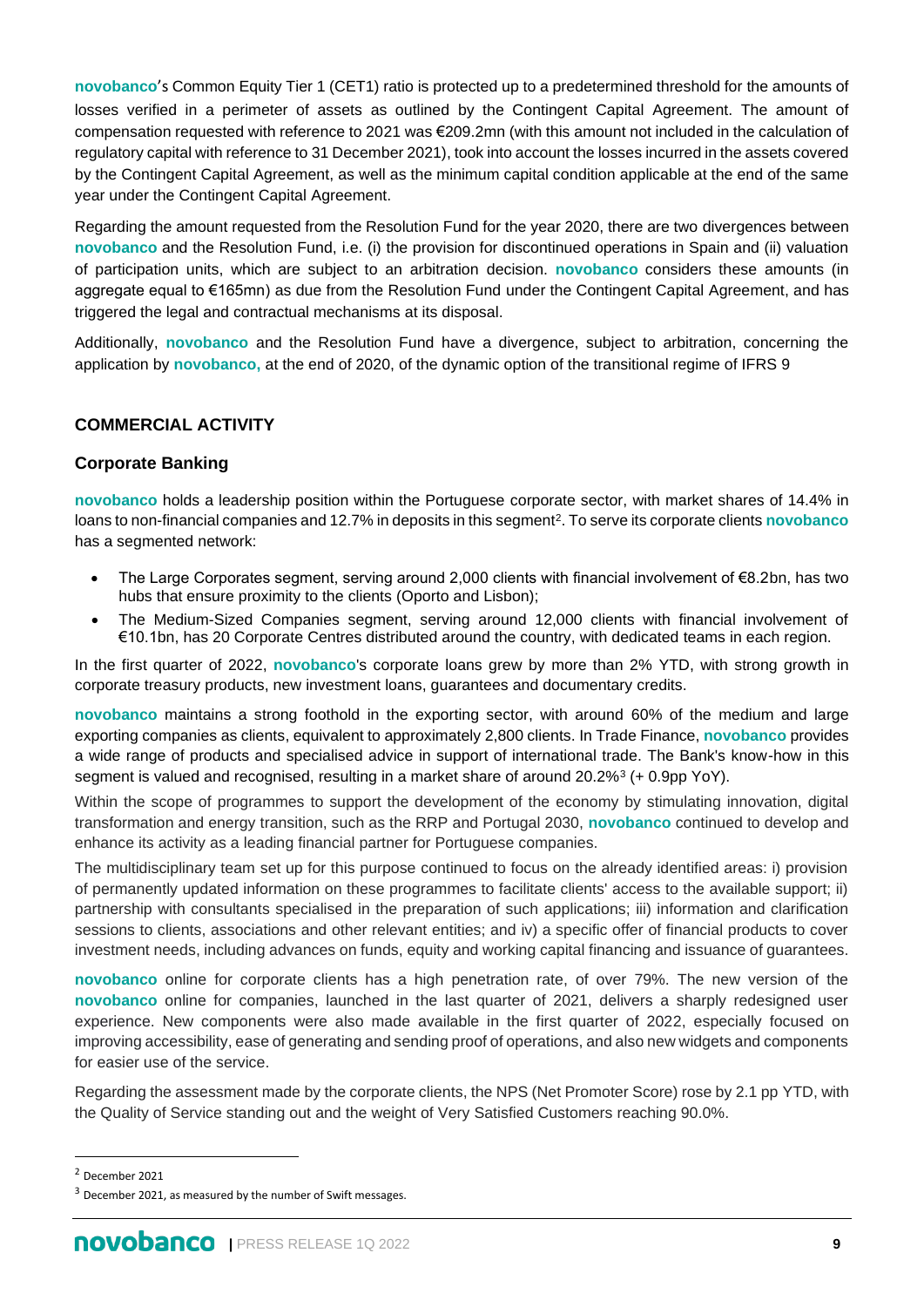## **Retail Banking**

**novobanco**'s positioning relies on building long-term relationships with its clients, as reflected in the continuous optimisation of the commercial network in order to meet clients' expectations and needs. Considering the ongoing behavioural changes in all age brackets, largely induced by consumption habits created by other industries, it has become essential to be seamlessly available to the clients through their preferred channels, and to be aware of the journey made by each client to adopt the Bank's solutions - a concept known as Omnicanality.

The omnichannel operation maintains the key support of the branch network. **novobanco** continues to revamp the branch network, redesigning the face-to-face service experience, with greater focus on customised service and space for relaxed and meaningful engagement with the clients. There are currently 138 branches with the new format (107 of which were converted in 2021), and the process for the remaining branches is underway.

Within the scope of omnicanality, and besides the physical branch network, **novobanco** has 118 Virtual Teller Machines (VTMs) (vs. 65 in Dec.21) featuring physical currency management solutions (for cash withdrawal and deposit). These provide a key basis for the development of new virtual value-added services, such as authentication by citizen card, cheque deposit, scheduling of large withdrawals and 24/7 operation.

The universe of clients subscribing to the 360º Link service also continues to expand. 360º Link is a remote manager service with monitoring capabilities for high-value clients who prefer remote contact.

Reflecting the strategy implemented by **novobanco**, in the first quarter of 2022 customer acquisition in the Retail segment increased by +45% YoY, with approximately 20% of the new clients being under 25 years (which compares with a 10% stock of clients in this age group) - consolidating a relevant trend of rejuvenation of the Bank's customer base. The following stand out in the effort to attract and reactivate Clients:

- i) The cross-segment programme, which gives employees of companies (with which the Bank has relationships) access to more favourable conditions in several of the Bank's products and services;
- ii) The customer-loyalty programme: an ongoing programme based on advanced micro-segmentation that seeks to recover the relationship with active clients that do not show signs of going deeper into this relationship. The results are visible in the use of basic customer equipment: service accounts, credit card and salary solution;
- iii) The pilot programme for customer reactivation, with promising results and progressive roll out.

Mortgage loan origination reached €283.5 million, maintaining in 2022 the growth trend initiated in the second quarter of 2021 and continuing to pursue the goal of increasing the market share. The following contributed to this growth:

- i) **novobanco**'s partnerships strategy, with credit intermediaries increasing by 58% and standing as the Bank's largest loan origination channel;
- ii) The global and diversified offer, capable of responding to the most complex needs of the credit process with quality and speed, based on proximity and the vast experience of the commercial network, and supported by price competitiveness and decentralisation of decision-making processes, as reflected, among others in the increasing capture of clients in the 360º segment.

Consumer loans grew by 9.6% YoY in the quarter, confirming the steady growth in the segment and supporting an increase of more than 50% in annual terms. Of particular note was the increase in production through the Digital Channels (+5x YoY) and the Non-Financial Offer, with a differentiating positioning, as well as the contribution of the external channels (weight of >15% in the quarter's production).

As regards the investment offer, **novobanco** continues to pay particular attention to the new investment trends. Sustainability featured prominently in this offer, through mutual funds and the relaunch of the offer of Positive Impact (PIF) Structured Notes, in accordance with Société Générale's Sustainable and Positive Impact Bond Framework. Moreover, in the current market framework of higher volatility, the offer of funds was reinforced with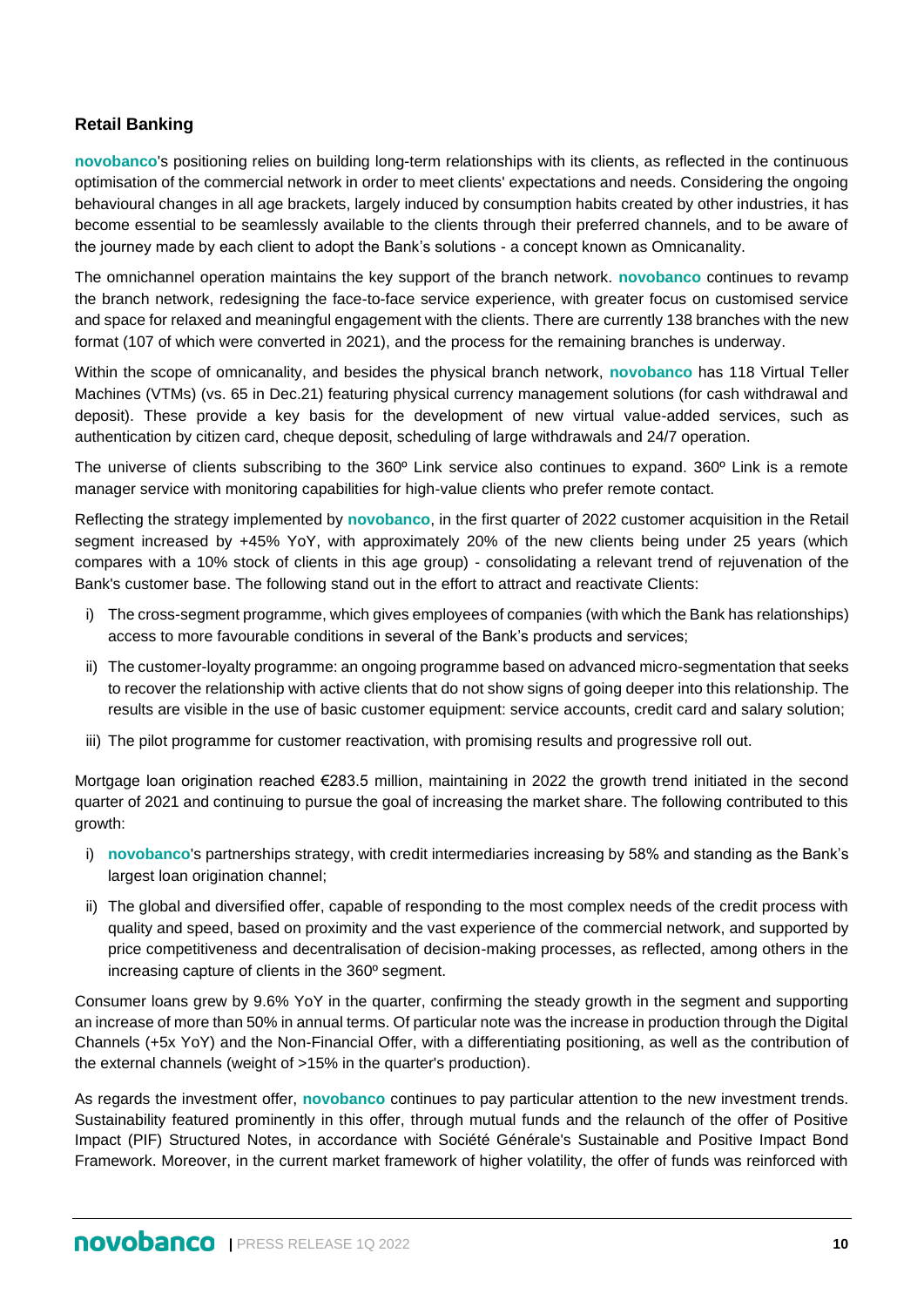multi-strategy funds that allow the decoupling of the investment advisory portfolios proposed according to the client's profile and initial portfolio.

In terms of security and protection products, **novobanco** maintained its commitment to providing a diversified, innovative, digital and competitive offer of life and non-life risk insurance, leading to a 21% YoY increase in the production of new policies.

In the Small Businesses segment, know-how and proximity have permitted the ongoing assessment of the macro environment's individual impacts, as well as to support each client with the right solutions for continued business development. The customer base grew by 4.2% in the quarter (16.6% annualised) with an impact on the placement of equipment, such as TPAs (with the stock increasing by 2.3%), and on loans, with the small businesses' loan portfolio growing by 2.6%. The segment's stock of customer funds grew by 3.0%, indicating some propensity to save in a period of volatility.

In both the Corporate and the Retail segments, the purpose of digital transformation involves i) accelerating frontto-back digitisation, improving experience and efficiency by addressing the customer journeys and transforming the operating model, and ii) transforming the digital channels to ensure a fully omnichannel experience and greater customisation, leveraging best-in-class data science.

This strategy drove an increase in the number of active digital clients, to 55.1% of the total in March 2022 (the number of digital clients increased by 6% YoY) as well as an 11% annual rise in the number of active mobile clients (41% of clients are mobile). In turn, this underpinned an increase in the weight of digital sales of: Personal Loans (+354%; 10% of segment sales vs 3% in 1Q21), Life and Non-Life Insurance (+101%; 3% of segment sales vs 2% in 1Q21), and Credit Cards (+110%; 3% of sales vs 2% in 1Q21).

|        |                  |        | 46.6%  | 48.0%  | 49.0%  | 50.3%  | 52.6%  | 53.5%  | 54.4%  | 55.1%  |
|--------|------------------|--------|--------|--------|--------|--------|--------|--------|--------|--------|
| 39.5%  | 41.9%            | 44.8%  |        |        |        |        |        | 39.3%  | 40.3%  | 41.3%  |
|        |                  |        |        | 32.2%  | 33.4%  | 35.6%  | 37.7%  |        |        |        |
|        | 22.6%            | 26.8%  | 29.4%  |        |        |        |        |        |        |        |
| 19.3%  |                  |        |        |        |        |        |        |        |        |        |
|        |                  |        |        |        |        |        |        |        |        |        |
| Dec.17 | Jun.18           | Dec.18 | Jun.19 | Dec.19 | Jun.20 | Dec.20 | Jun.21 | Set.21 | Dec.21 | Mar.22 |
|        | -Mobile<br>Total |        |        |        |        |        |        |        |        |        |
|        |                  |        |        |        |        |        |        |        |        |        |

## **Active digital clients penetration rate**



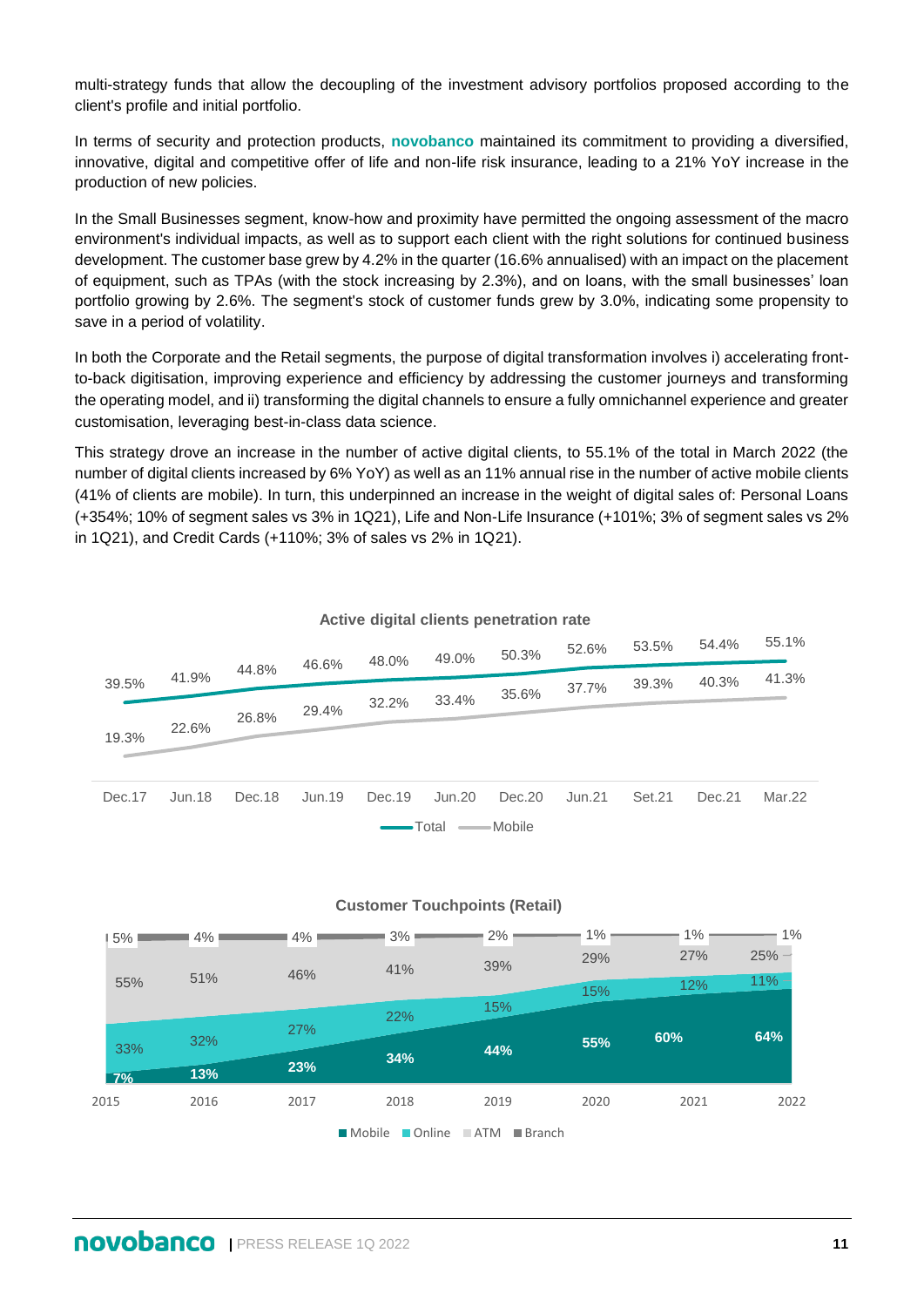In the first quarter of 2022, 74% of individual clients' contacts with **novobanco** were made through the digital channels (+1 pp YoY). Reflecting a reinforced focus on a "mobile digital first" strategy, mobile continues to be the main means of contact of individual clients, with interactions (as measured by the number of logins) growing by 18% YoY.

#### **Awards and Recognition**

- **novobanco** was awarded by D-Rating, the digital performance rating agency, as #1 among the Portuguese banks analysed. In its survey, D-Rating distinguishes features on **novobanco**'s website and Mobile App, remote account opening, appointment scheduling and specialised customer support, with remote account opening receiving the best score at European level.
- **novobanco** omnichannel journey new online life insurance underwriting won the Outstanding Digital CX Bancassurance category at the 2022 edition of the Digital CX Awards.

## **ECONOMIC ENVIRONMENT**

The first quarter of 2022 was marked by the outbreak of war in Ukraine, in February, which led to the imposition of economic sanctions on Russia and to new disruptions in global supply chains, accentuating the difficulties caused by the Covid-19 pandemic. In particular, the world economy suffered the effects of a significant rise in the prices of food commodities, and, even more so, of energy commodities, leading to supply disruptions in the first case and to an increase in the risk premium in the second case. The price of oil (Brent) rose by 38% in the quarter and by close to 70% year-on-year. In Europe, the price of natural gas climbed by 79% in the quarter and by 563% year-on-year, hitting €125.9 MWh. Inflation became more sweeping and persistent in the main economies, reaching 8.5% in the US and 7.5% in the Eurozone, year-on-year, in March.

Recognising the risks associated with higher inflationary pressures, the main Central Banks signalled the need for a faster withdrawal of monetary stimuli. In the US, the Federal Reserve initiated a cycle of reference interest rate hikes (lifting the fed funds target rate by 25 bps, to 0.25%-0.5%) and announced a quicker reduction of the balance sheet in 2022. In the Eurozone, the ECB maintained the deposit facility rate at -0.5%, but in March ended the net asset purchases under the pandemic emergency programme (PEPP) and accelerated the tapering of asset purchases under the Asset Purchase Programme (APP). In this context, the first 3 months of 2022 were marked by a rising trend in market interest rates. The 3-month Euribor rose by 11 bps, to -0.458%, with market expectations factoring in significant increases in the coming years (to an annual average of 1% in 2023 and 1.4% in 2024). The 10-year Bund yield rose from -0.177% to 0.548% (the yield on the US Treasuries increased from 1.51% to 2.338%). The euro lost 2.7% against the dollar, to EUR/USD 1.107, reflecting expectations of hawkish interest rate hikes in the US and the increased exposure of the European economy to the impacts of the war in Ukraine. Increased uncertainty and fears of tighter financial conditions penalised risk assets. In the US, the S&P 500 and Nasdaq stock market indices fell by 4.95% and 9.1%, respectively. In Europe, the Euro Stoxx and DAX retreated by 6.55% and 9.25%. In contrast, the Portuguese PSI-20 rose by 8.4%.



In the first quarter of 2022 the US and Eurozone economies prolonged the recent growth trend, though decelerating from the end of 2021. The Portuguese economy trended in the same direction, with GDP itching up by around by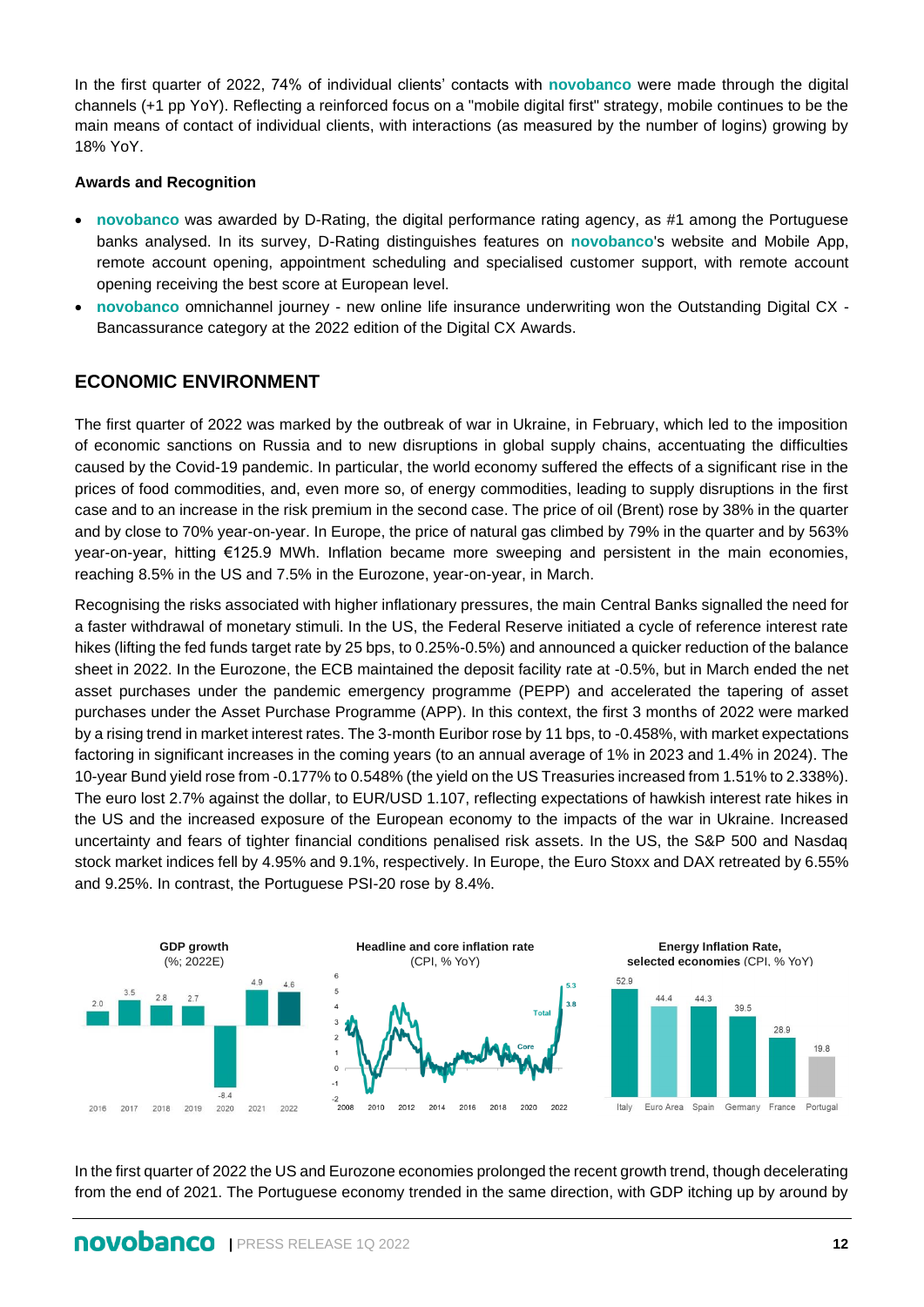0.4% in the first three months of the year, after growing by 1.6% in the 4th quarter of 2021 (in year-on-year terms there was a strong expansion, of around 9%, benefiting from favourable base effects, given the fall in GDP at the beginning of 2021). In the 1st quarter of 2022, the easing of pandemic-related constraints supported economic activity, however its strength was reined in by disruptions in supply chains and the sharp rise in energy prices, with negative impacts on businesses and consumers. Year-on-year inflation rose to 5.3% in consumption and to 20.7% in industrial production, with the respective energy components surging by 19.8% and 60.9%. In February, the monthly rate of unemployment remained stable, at 5.8% of the working population, the same as in December 2021. The yield on the Portuguese 10-year TB rose from 0.465% to 1.352%, with the spread vs. the Bund widening by 16 bps, to a relatively contained level of 80 bps.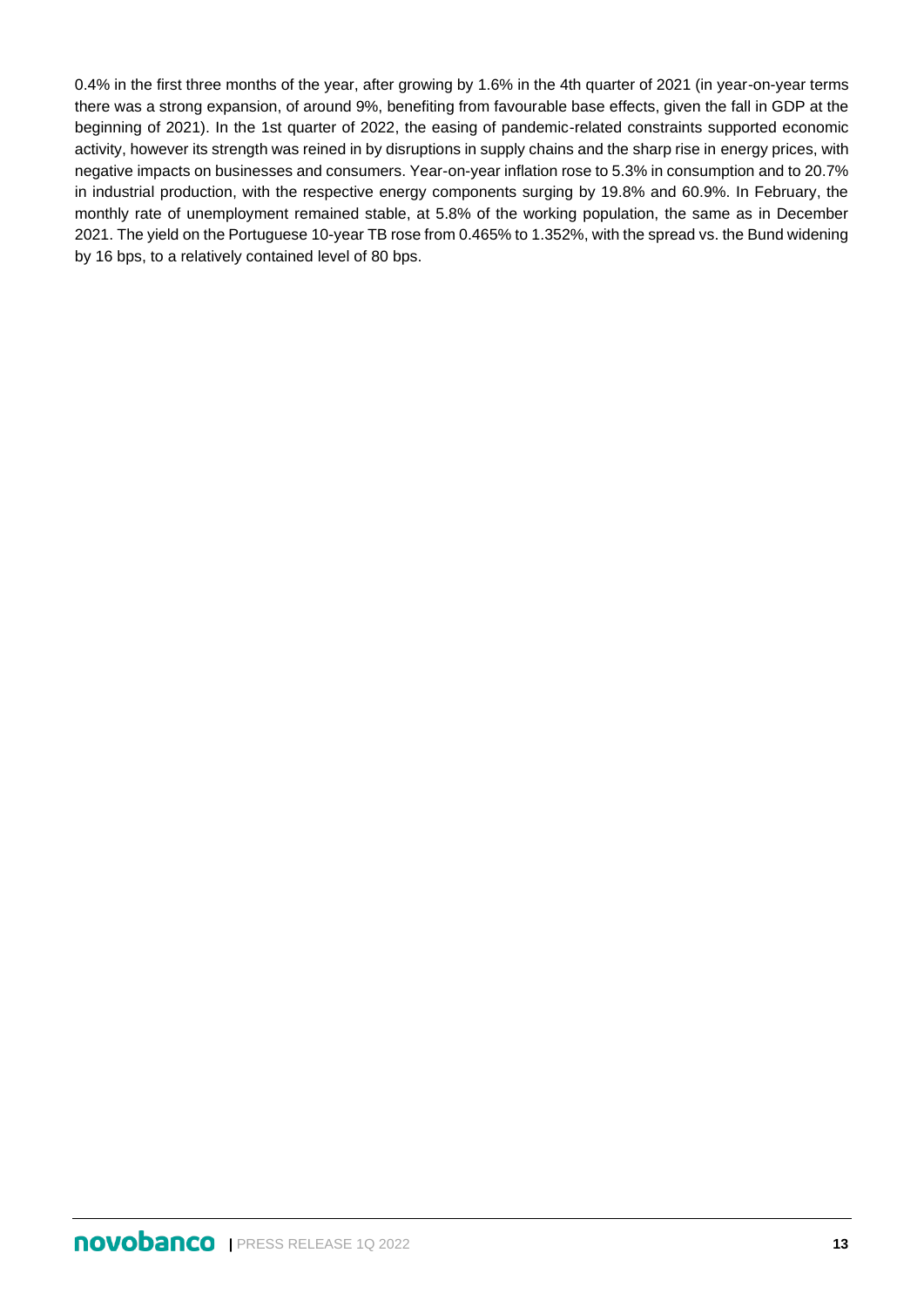| ACTIVITY (mn€)<br><b>Net Assets</b><br>44 854<br>44 619<br>44 627<br>25 215<br>Customer Loans (gross)<br>24 952<br>24 932<br><b>Customer Deposits</b><br>26 234<br>27 315<br>27 562<br>3 2 0 5<br>3 1 4 9<br>3 1 6 7<br>Equity<br>SOLVENCY <sup>(3)</sup><br>Common EquityTier I / Risk Weighted Assets <sup>(3)</sup><br>11.1%(4)<br>11.3%<br>10.8%<br>$11.1\%$ <sup>(4)</sup><br>Tier I / Risk Weighted Assets (3)<br>11.3%<br>10.8%<br>Total Capital / Risk Weighted Assets (3)<br>13.3%<br>13.1% (4)<br>12.9%<br>$6.0\%$ <sup>(4)</sup><br>Leverage Ratio<br>6.4%<br>5.5%<br>LIQUIDITY (mn€)<br>4 1 7 5<br>2742<br>2 8 0 3<br>European Central Bank Funding <sup>(2)</sup><br>Eligible Assets for Repo Operations (ECB and others), net of haircut<br>17 283<br>16 476<br>16 485<br>89%<br>86%<br>86%<br>(Total Credit - Credit Provision) / Customer Deposits <sup>(1)</sup><br>$182\%^{(4)}$<br>Liquidity Coverage Ratio (LCR)<br>140%<br>184%<br>$117\%^{(4)}$<br>Net Stable Funding Ratio (NSFR)<br>111%<br>115%<br><b>ASSET QUALITY</b><br>Overdue Loans > 90 days / Customer Loans (gross)<br>1.2%<br>2.4%<br>1.3%<br>Non-Performing Loans (NPL) / (Customer Loans + Deposits with banks and Loans and<br>8.0%<br>5.7%<br>5.7%<br>advances to banks)<br>Credit Provision / Overdue Loans > 90 days<br>244.8%<br>430.2%<br>388.4%<br>Credit Provision / Customer Loans (gross)<br>6.0%<br>5.0%<br>4.9%<br>Cost of Risk<br>0.88%<br>0.60%<br>0.23%<br><b>PROFITABILITY</b><br>70.7<br>184.5<br>142.7<br>Net Income for the Period (mn€)<br>0.7%<br>0.5%<br>0.5%<br>Income before Taxes and Non-controlling interests / Average Net Assets (1)<br>Banking Income / Average Net Assets (1)<br>2.5%<br>2.9%<br>0.9%<br>7.1%<br>7.1%<br>Income before Taxes and Non-controlling interests / Average Equity <sup>(1)</sup><br>9.0%<br><b>EFFICIENCY</b><br>37.6%<br>42.0%<br>33.4%<br>Operating Costs / Banking Income <sup>(1)</sup><br>Operating Costs / Commercial Banking Income<br>49.3%<br>47.7%<br>51.2%<br>21.5%<br>17.9%<br>24.0%<br>Staff Costs / Banking Income <sup>(1)</sup><br><b>EMPLOYEES (No.)</b><br>4 5 5 7<br>4 1 9 3<br>4 182<br>Total<br>4 5 3 5<br>4 1 6 5<br>4 1 5 7<br>- Domestic<br>22<br>- International<br>28<br>25<br><b>BRANCH NETWORK (No.)</b><br>311<br>311<br>Total<br>357<br>356<br>310<br>310<br>- Domestic<br>- International<br>1<br>1<br>$\mathbf{1}$ | <b>MAIN HIGHLIGHTS</b> | 31-Mar-21 | 31-Dec-21 | 31-Mar-22 |
|-------------------------------------------------------------------------------------------------------------------------------------------------------------------------------------------------------------------------------------------------------------------------------------------------------------------------------------------------------------------------------------------------------------------------------------------------------------------------------------------------------------------------------------------------------------------------------------------------------------------------------------------------------------------------------------------------------------------------------------------------------------------------------------------------------------------------------------------------------------------------------------------------------------------------------------------------------------------------------------------------------------------------------------------------------------------------------------------------------------------------------------------------------------------------------------------------------------------------------------------------------------------------------------------------------------------------------------------------------------------------------------------------------------------------------------------------------------------------------------------------------------------------------------------------------------------------------------------------------------------------------------------------------------------------------------------------------------------------------------------------------------------------------------------------------------------------------------------------------------------------------------------------------------------------------------------------------------------------------------------------------------------------------------------------------------------------------------------------------------------------------------------------------------------------------------------------------------------------------------------------------------------------------------------------------------------------------------------------------------------------------------------------|------------------------|-----------|-----------|-----------|
|                                                                                                                                                                                                                                                                                                                                                                                                                                                                                                                                                                                                                                                                                                                                                                                                                                                                                                                                                                                                                                                                                                                                                                                                                                                                                                                                                                                                                                                                                                                                                                                                                                                                                                                                                                                                                                                                                                                                                                                                                                                                                                                                                                                                                                                                                                                                                                                                 |                        |           |           |           |
|                                                                                                                                                                                                                                                                                                                                                                                                                                                                                                                                                                                                                                                                                                                                                                                                                                                                                                                                                                                                                                                                                                                                                                                                                                                                                                                                                                                                                                                                                                                                                                                                                                                                                                                                                                                                                                                                                                                                                                                                                                                                                                                                                                                                                                                                                                                                                                                                 |                        |           |           |           |
|                                                                                                                                                                                                                                                                                                                                                                                                                                                                                                                                                                                                                                                                                                                                                                                                                                                                                                                                                                                                                                                                                                                                                                                                                                                                                                                                                                                                                                                                                                                                                                                                                                                                                                                                                                                                                                                                                                                                                                                                                                                                                                                                                                                                                                                                                                                                                                                                 |                        |           |           |           |
|                                                                                                                                                                                                                                                                                                                                                                                                                                                                                                                                                                                                                                                                                                                                                                                                                                                                                                                                                                                                                                                                                                                                                                                                                                                                                                                                                                                                                                                                                                                                                                                                                                                                                                                                                                                                                                                                                                                                                                                                                                                                                                                                                                                                                                                                                                                                                                                                 |                        |           |           |           |
|                                                                                                                                                                                                                                                                                                                                                                                                                                                                                                                                                                                                                                                                                                                                                                                                                                                                                                                                                                                                                                                                                                                                                                                                                                                                                                                                                                                                                                                                                                                                                                                                                                                                                                                                                                                                                                                                                                                                                                                                                                                                                                                                                                                                                                                                                                                                                                                                 |                        |           |           |           |
|                                                                                                                                                                                                                                                                                                                                                                                                                                                                                                                                                                                                                                                                                                                                                                                                                                                                                                                                                                                                                                                                                                                                                                                                                                                                                                                                                                                                                                                                                                                                                                                                                                                                                                                                                                                                                                                                                                                                                                                                                                                                                                                                                                                                                                                                                                                                                                                                 |                        |           |           |           |
|                                                                                                                                                                                                                                                                                                                                                                                                                                                                                                                                                                                                                                                                                                                                                                                                                                                                                                                                                                                                                                                                                                                                                                                                                                                                                                                                                                                                                                                                                                                                                                                                                                                                                                                                                                                                                                                                                                                                                                                                                                                                                                                                                                                                                                                                                                                                                                                                 |                        |           |           |           |
|                                                                                                                                                                                                                                                                                                                                                                                                                                                                                                                                                                                                                                                                                                                                                                                                                                                                                                                                                                                                                                                                                                                                                                                                                                                                                                                                                                                                                                                                                                                                                                                                                                                                                                                                                                                                                                                                                                                                                                                                                                                                                                                                                                                                                                                                                                                                                                                                 |                        |           |           |           |
|                                                                                                                                                                                                                                                                                                                                                                                                                                                                                                                                                                                                                                                                                                                                                                                                                                                                                                                                                                                                                                                                                                                                                                                                                                                                                                                                                                                                                                                                                                                                                                                                                                                                                                                                                                                                                                                                                                                                                                                                                                                                                                                                                                                                                                                                                                                                                                                                 |                        |           |           |           |
|                                                                                                                                                                                                                                                                                                                                                                                                                                                                                                                                                                                                                                                                                                                                                                                                                                                                                                                                                                                                                                                                                                                                                                                                                                                                                                                                                                                                                                                                                                                                                                                                                                                                                                                                                                                                                                                                                                                                                                                                                                                                                                                                                                                                                                                                                                                                                                                                 |                        |           |           |           |
|                                                                                                                                                                                                                                                                                                                                                                                                                                                                                                                                                                                                                                                                                                                                                                                                                                                                                                                                                                                                                                                                                                                                                                                                                                                                                                                                                                                                                                                                                                                                                                                                                                                                                                                                                                                                                                                                                                                                                                                                                                                                                                                                                                                                                                                                                                                                                                                                 |                        |           |           |           |
|                                                                                                                                                                                                                                                                                                                                                                                                                                                                                                                                                                                                                                                                                                                                                                                                                                                                                                                                                                                                                                                                                                                                                                                                                                                                                                                                                                                                                                                                                                                                                                                                                                                                                                                                                                                                                                                                                                                                                                                                                                                                                                                                                                                                                                                                                                                                                                                                 |                        |           |           |           |
|                                                                                                                                                                                                                                                                                                                                                                                                                                                                                                                                                                                                                                                                                                                                                                                                                                                                                                                                                                                                                                                                                                                                                                                                                                                                                                                                                                                                                                                                                                                                                                                                                                                                                                                                                                                                                                                                                                                                                                                                                                                                                                                                                                                                                                                                                                                                                                                                 |                        |           |           |           |
|                                                                                                                                                                                                                                                                                                                                                                                                                                                                                                                                                                                                                                                                                                                                                                                                                                                                                                                                                                                                                                                                                                                                                                                                                                                                                                                                                                                                                                                                                                                                                                                                                                                                                                                                                                                                                                                                                                                                                                                                                                                                                                                                                                                                                                                                                                                                                                                                 |                        |           |           |           |
|                                                                                                                                                                                                                                                                                                                                                                                                                                                                                                                                                                                                                                                                                                                                                                                                                                                                                                                                                                                                                                                                                                                                                                                                                                                                                                                                                                                                                                                                                                                                                                                                                                                                                                                                                                                                                                                                                                                                                                                                                                                                                                                                                                                                                                                                                                                                                                                                 |                        |           |           |           |
|                                                                                                                                                                                                                                                                                                                                                                                                                                                                                                                                                                                                                                                                                                                                                                                                                                                                                                                                                                                                                                                                                                                                                                                                                                                                                                                                                                                                                                                                                                                                                                                                                                                                                                                                                                                                                                                                                                                                                                                                                                                                                                                                                                                                                                                                                                                                                                                                 |                        |           |           |           |
|                                                                                                                                                                                                                                                                                                                                                                                                                                                                                                                                                                                                                                                                                                                                                                                                                                                                                                                                                                                                                                                                                                                                                                                                                                                                                                                                                                                                                                                                                                                                                                                                                                                                                                                                                                                                                                                                                                                                                                                                                                                                                                                                                                                                                                                                                                                                                                                                 |                        |           |           |           |
|                                                                                                                                                                                                                                                                                                                                                                                                                                                                                                                                                                                                                                                                                                                                                                                                                                                                                                                                                                                                                                                                                                                                                                                                                                                                                                                                                                                                                                                                                                                                                                                                                                                                                                                                                                                                                                                                                                                                                                                                                                                                                                                                                                                                                                                                                                                                                                                                 |                        |           |           |           |
|                                                                                                                                                                                                                                                                                                                                                                                                                                                                                                                                                                                                                                                                                                                                                                                                                                                                                                                                                                                                                                                                                                                                                                                                                                                                                                                                                                                                                                                                                                                                                                                                                                                                                                                                                                                                                                                                                                                                                                                                                                                                                                                                                                                                                                                                                                                                                                                                 |                        |           |           |           |
|                                                                                                                                                                                                                                                                                                                                                                                                                                                                                                                                                                                                                                                                                                                                                                                                                                                                                                                                                                                                                                                                                                                                                                                                                                                                                                                                                                                                                                                                                                                                                                                                                                                                                                                                                                                                                                                                                                                                                                                                                                                                                                                                                                                                                                                                                                                                                                                                 |                        |           |           |           |
|                                                                                                                                                                                                                                                                                                                                                                                                                                                                                                                                                                                                                                                                                                                                                                                                                                                                                                                                                                                                                                                                                                                                                                                                                                                                                                                                                                                                                                                                                                                                                                                                                                                                                                                                                                                                                                                                                                                                                                                                                                                                                                                                                                                                                                                                                                                                                                                                 |                        |           |           |           |
|                                                                                                                                                                                                                                                                                                                                                                                                                                                                                                                                                                                                                                                                                                                                                                                                                                                                                                                                                                                                                                                                                                                                                                                                                                                                                                                                                                                                                                                                                                                                                                                                                                                                                                                                                                                                                                                                                                                                                                                                                                                                                                                                                                                                                                                                                                                                                                                                 |                        |           |           |           |
|                                                                                                                                                                                                                                                                                                                                                                                                                                                                                                                                                                                                                                                                                                                                                                                                                                                                                                                                                                                                                                                                                                                                                                                                                                                                                                                                                                                                                                                                                                                                                                                                                                                                                                                                                                                                                                                                                                                                                                                                                                                                                                                                                                                                                                                                                                                                                                                                 |                        |           |           |           |
|                                                                                                                                                                                                                                                                                                                                                                                                                                                                                                                                                                                                                                                                                                                                                                                                                                                                                                                                                                                                                                                                                                                                                                                                                                                                                                                                                                                                                                                                                                                                                                                                                                                                                                                                                                                                                                                                                                                                                                                                                                                                                                                                                                                                                                                                                                                                                                                                 |                        |           |           |           |
|                                                                                                                                                                                                                                                                                                                                                                                                                                                                                                                                                                                                                                                                                                                                                                                                                                                                                                                                                                                                                                                                                                                                                                                                                                                                                                                                                                                                                                                                                                                                                                                                                                                                                                                                                                                                                                                                                                                                                                                                                                                                                                                                                                                                                                                                                                                                                                                                 |                        |           |           |           |
|                                                                                                                                                                                                                                                                                                                                                                                                                                                                                                                                                                                                                                                                                                                                                                                                                                                                                                                                                                                                                                                                                                                                                                                                                                                                                                                                                                                                                                                                                                                                                                                                                                                                                                                                                                                                                                                                                                                                                                                                                                                                                                                                                                                                                                                                                                                                                                                                 |                        |           |           |           |
|                                                                                                                                                                                                                                                                                                                                                                                                                                                                                                                                                                                                                                                                                                                                                                                                                                                                                                                                                                                                                                                                                                                                                                                                                                                                                                                                                                                                                                                                                                                                                                                                                                                                                                                                                                                                                                                                                                                                                                                                                                                                                                                                                                                                                                                                                                                                                                                                 |                        |           |           |           |
|                                                                                                                                                                                                                                                                                                                                                                                                                                                                                                                                                                                                                                                                                                                                                                                                                                                                                                                                                                                                                                                                                                                                                                                                                                                                                                                                                                                                                                                                                                                                                                                                                                                                                                                                                                                                                                                                                                                                                                                                                                                                                                                                                                                                                                                                                                                                                                                                 |                        |           |           |           |
|                                                                                                                                                                                                                                                                                                                                                                                                                                                                                                                                                                                                                                                                                                                                                                                                                                                                                                                                                                                                                                                                                                                                                                                                                                                                                                                                                                                                                                                                                                                                                                                                                                                                                                                                                                                                                                                                                                                                                                                                                                                                                                                                                                                                                                                                                                                                                                                                 |                        |           |           |           |
|                                                                                                                                                                                                                                                                                                                                                                                                                                                                                                                                                                                                                                                                                                                                                                                                                                                                                                                                                                                                                                                                                                                                                                                                                                                                                                                                                                                                                                                                                                                                                                                                                                                                                                                                                                                                                                                                                                                                                                                                                                                                                                                                                                                                                                                                                                                                                                                                 |                        |           |           |           |
|                                                                                                                                                                                                                                                                                                                                                                                                                                                                                                                                                                                                                                                                                                                                                                                                                                                                                                                                                                                                                                                                                                                                                                                                                                                                                                                                                                                                                                                                                                                                                                                                                                                                                                                                                                                                                                                                                                                                                                                                                                                                                                                                                                                                                                                                                                                                                                                                 |                        |           |           |           |
|                                                                                                                                                                                                                                                                                                                                                                                                                                                                                                                                                                                                                                                                                                                                                                                                                                                                                                                                                                                                                                                                                                                                                                                                                                                                                                                                                                                                                                                                                                                                                                                                                                                                                                                                                                                                                                                                                                                                                                                                                                                                                                                                                                                                                                                                                                                                                                                                 |                        |           |           |           |
|                                                                                                                                                                                                                                                                                                                                                                                                                                                                                                                                                                                                                                                                                                                                                                                                                                                                                                                                                                                                                                                                                                                                                                                                                                                                                                                                                                                                                                                                                                                                                                                                                                                                                                                                                                                                                                                                                                                                                                                                                                                                                                                                                                                                                                                                                                                                                                                                 |                        |           |           |           |
|                                                                                                                                                                                                                                                                                                                                                                                                                                                                                                                                                                                                                                                                                                                                                                                                                                                                                                                                                                                                                                                                                                                                                                                                                                                                                                                                                                                                                                                                                                                                                                                                                                                                                                                                                                                                                                                                                                                                                                                                                                                                                                                                                                                                                                                                                                                                                                                                 |                        |           |           |           |
|                                                                                                                                                                                                                                                                                                                                                                                                                                                                                                                                                                                                                                                                                                                                                                                                                                                                                                                                                                                                                                                                                                                                                                                                                                                                                                                                                                                                                                                                                                                                                                                                                                                                                                                                                                                                                                                                                                                                                                                                                                                                                                                                                                                                                                                                                                                                                                                                 |                        |           |           |           |
|                                                                                                                                                                                                                                                                                                                                                                                                                                                                                                                                                                                                                                                                                                                                                                                                                                                                                                                                                                                                                                                                                                                                                                                                                                                                                                                                                                                                                                                                                                                                                                                                                                                                                                                                                                                                                                                                                                                                                                                                                                                                                                                                                                                                                                                                                                                                                                                                 |                        |           |           |           |
|                                                                                                                                                                                                                                                                                                                                                                                                                                                                                                                                                                                                                                                                                                                                                                                                                                                                                                                                                                                                                                                                                                                                                                                                                                                                                                                                                                                                                                                                                                                                                                                                                                                                                                                                                                                                                                                                                                                                                                                                                                                                                                                                                                                                                                                                                                                                                                                                 |                        |           |           |           |
|                                                                                                                                                                                                                                                                                                                                                                                                                                                                                                                                                                                                                                                                                                                                                                                                                                                                                                                                                                                                                                                                                                                                                                                                                                                                                                                                                                                                                                                                                                                                                                                                                                                                                                                                                                                                                                                                                                                                                                                                                                                                                                                                                                                                                                                                                                                                                                                                 |                        |           |           |           |
|                                                                                                                                                                                                                                                                                                                                                                                                                                                                                                                                                                                                                                                                                                                                                                                                                                                                                                                                                                                                                                                                                                                                                                                                                                                                                                                                                                                                                                                                                                                                                                                                                                                                                                                                                                                                                                                                                                                                                                                                                                                                                                                                                                                                                                                                                                                                                                                                 |                        |           |           |           |

(1) According to Banco de Portugal Instruction n. 16/2004, in its version in force

(2) Includes funds from and placements with the ESCB; positive = net borrowing; negative = net lending

(3) Preliminary

(4) Updated values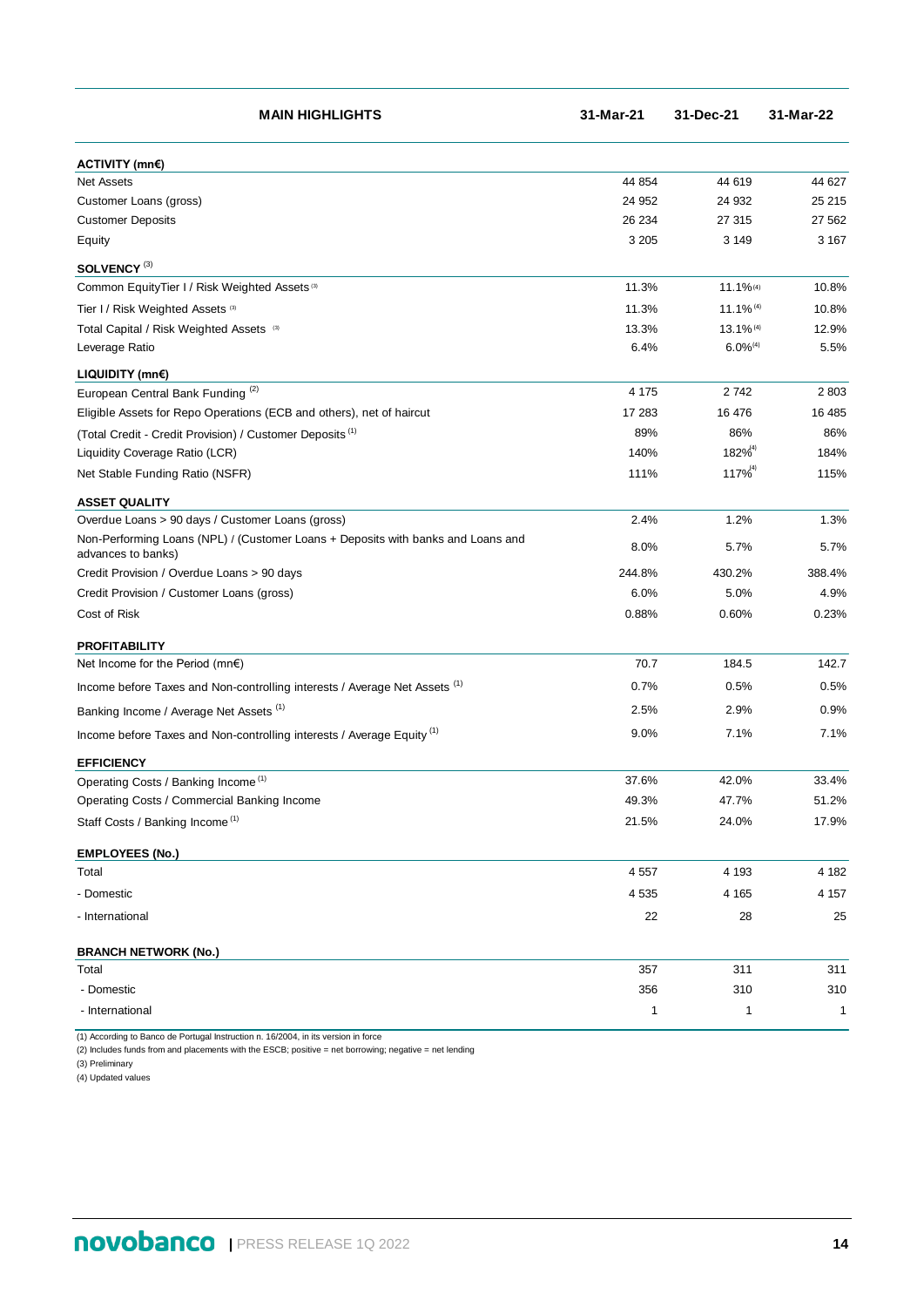## **NOVO BANCO, S.A.**

## **CONSOLIDATED INCOME STATEMENT AS AT 31 MARCH 2022 AND 2021**

|                                                                                                                                                                                              |                   | thousands of Euros |  |
|----------------------------------------------------------------------------------------------------------------------------------------------------------------------------------------------|-------------------|--------------------|--|
|                                                                                                                                                                                              | 31.03.2022        | 31.03.2021         |  |
| Interest Income                                                                                                                                                                              | 180 225           | 186 337            |  |
| <b>Interest Expenses</b>                                                                                                                                                                     | (46692)           | (40592)            |  |
| <b>Net Interest Income</b>                                                                                                                                                                   | 133 533           | 145 745            |  |
| Dividend income                                                                                                                                                                              | 102               | 303                |  |
| Fees and commissions income                                                                                                                                                                  | 79 375            | 73 984             |  |
| Fees and commissions expenses                                                                                                                                                                | (11218)           | 12 479)            |  |
| Gains or losses on derecognition of financial assets and liabilities not measured at fair value through<br>profit or loss                                                                    | (18085)           | 12 869             |  |
| Gains or losses on financial assets and liabilities held for trading                                                                                                                         | 125 553           | 35 268             |  |
| Gains or losses on financial assets mandatorily at fair value through profit or loss<br>Gains or losses on financial assets and liabilities designated at fair value through profit and loss | (9401)<br>30      | (353)              |  |
| Gains or losses from hedge accounting                                                                                                                                                        | (1960)            | 6576               |  |
| Exchange differences                                                                                                                                                                         | (2072)            | (4647)             |  |
| Gains or losses on derecognition of non-financial assets                                                                                                                                     | 558               | 935                |  |
| Other operating income<br>Other operating expenses                                                                                                                                           | 31 731<br>(51989) | 22 493<br>(42189)  |  |
|                                                                                                                                                                                              |                   |                    |  |
| <b>Operating Income</b>                                                                                                                                                                      | 276 157           | 238 505            |  |
| Administrative expenses                                                                                                                                                                      | (93865)           | (94610)            |  |
| Staff expenses                                                                                                                                                                               | (55710)           | 58 710)            |  |
| Other administrative expenses                                                                                                                                                                | (38155)           | 35 900)            |  |
| Cash contributions to resolution funds and deposit guarantee schemes                                                                                                                         | 299)              |                    |  |
| Depreciation                                                                                                                                                                                 | 9 750)            | (8138)             |  |
| Provisions or reversal of provisions                                                                                                                                                         | 3588              | 3927               |  |
| Commitments and guarantees given                                                                                                                                                             | 3688              | 1 177              |  |
| Other provisions                                                                                                                                                                             | 100)              | 2 750              |  |
| Impairment or reversal of impairment on financial assets not measured at fair value through profit or<br>loss                                                                                | (25412)           | 55 930)            |  |
| Impairment or reversal of impairment of investment in subsidiaries, joint ventures and associates                                                                                            | 361)              | 336)               |  |
| Impairment or reversal of impairment on non-financial assets<br>Share of the profit or loss of investments in subsidiaries, joint ventures and associates accounted for                      | 405               | (9448)             |  |
| using the equity method                                                                                                                                                                      | 427               | 829                |  |
| Profit or loss before tax from continuing operations                                                                                                                                         | 150 890           | 74 799             |  |
| Tax expense or income related to profit or loss from continuing operations<br><b>Current tax</b>                                                                                             | (7351)<br>(1636)  | (4211)<br>(1655)   |  |
| Deferred tax                                                                                                                                                                                 | (5715)            | (2556)             |  |
| Profit or loss after tax from continuing operations                                                                                                                                          | 143 539           | 70 588             |  |
| Profit or loss from discontinued operations                                                                                                                                                  |                   | 1 4 4 5            |  |
| Profit or loss for the period                                                                                                                                                                | 143 539           | 72 033             |  |
| Attributable to Shareholders of the parent                                                                                                                                                   | 142 678           | 70 730             |  |
| Attributable to non-controlling interests                                                                                                                                                    | 861               | 1 303              |  |
|                                                                                                                                                                                              | 143 539           | 72 033             |  |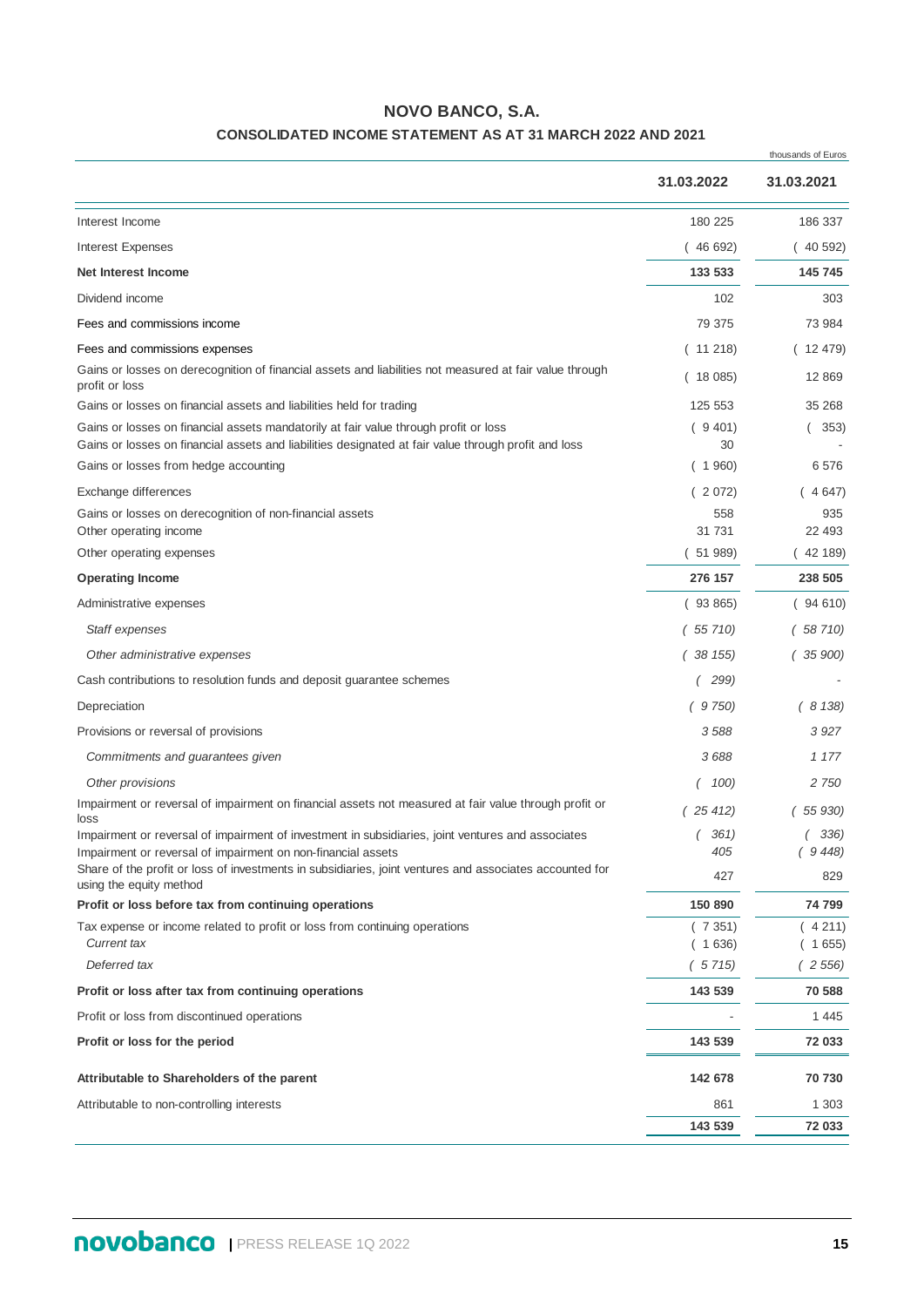## **NOVO BANCO, S.A.**

#### **CONSOLIDATED BALANCE SHEET AS AT 31 MARCH 2022 AND 31 DECEMBER 2021**

|                                                                                     |               | thousands of Euros |
|-------------------------------------------------------------------------------------|---------------|--------------------|
|                                                                                     | 31.03.2022    | 31.12.2021         |
| <b>ASSETS</b>                                                                       |               |                    |
| Cash, cash balances at central banks and other demand deposits                      | 5 548 223     | 5 871 538          |
| Financial assets held for trading                                                   | 336 893       | 377 664            |
| Financial assets mandatorily at fair value through profit or loss                   | 614 948       | 799 592            |
| Financial assets at fair value through other comprehensive income                   | 5 192 655     | 7 220 996          |
| Financial assets at amortised cost                                                  | 28 653 355    | 26 039 902         |
| <b>Securities</b>                                                                   | 4 584 599     | 2 338 697          |
| Loans and advances to banks                                                         | 58 4 20       | 50 466             |
| Loans and advances to customers                                                     | 24 010 340    | 23 650 739         |
| Derivatives - Hedge accounting                                                      | 161 374       | 19 639             |
| Fair value changes of the hedged items in portfolio hedge of interest rate risk     | (43346)       | 30 661             |
| Investments in subsidiaries, joint ventures and associates                          | 102 473       | 94 590             |
| Tangible assets                                                                     | 867 402       | 864 132            |
| Tangible fixed assets                                                               | 249 399       | 238 945            |
| Investment properties                                                               | 618 003       | 625 187            |
| Intangible assets                                                                   | 67 546        | 67 986             |
| Tax assets                                                                          | 851 526       | 779 892            |
| <b>Current Tax Assets</b>                                                           | 36 131        | 35 653             |
| Deferred Tax Assets                                                                 | 815 395       | 744 239            |
| Other assets                                                                        | 2 2 6 1 8 0 6 | 2 442 550          |
| Non-current assets and disposal groups classified as held for sale                  | 11 877        | 9 3 7 3            |
| <b>TOTAL ASSETS</b>                                                                 | 44 626 732    | 44 618 515         |
| <b>LIABILITIES</b>                                                                  |               |                    |
| Financial liabilities held for trading                                              | 209 756       | 306 054            |
| Financial liabilities measured at amortised cost                                    | 40 360 208    | 40 215 994         |
| Deposits from central banks and other banks                                         | 10 530 564    | 10 745 155         |
| Due to customers                                                                    | 27 890 706    | 27 582 093         |
| Debt securities issued, Subordinated debt and liabilities associated to transferred |               |                    |
| assets                                                                              | 1 522 916     | 1 514 153          |
| Other financial liabilities                                                         | 416 022       | 374 593            |
| Derivatives - Hedge accounting                                                      | 21 859        | 44 460             |
| Provisions                                                                          | 434 814       | 442 834            |
| Tax liabilities                                                                     | 15 551        | 15 297             |
| <b>Current Tax liabilities</b>                                                      | 12 516        | 12 262             |
| Deferred Tax liabilities                                                            | 3 0 3 5       | 3 0 3 5            |
| Other liabilities                                                                   | 415 686       | 443 437            |
| Liabilities included in disposal groups classified as held for sale                 | 1 7 2 5       | 968                |
| <b>TOTAL LIABILITIES</b>                                                            | 41 459 599    | 41 469 044         |
|                                                                                     |               |                    |
| <b>EQUITY</b>                                                                       |               |                    |
| Capital                                                                             | 6 0 5 4 9 0 7 | 6 0 54 9 0 7       |
| Accumulated other comprehensive income                                              | (1 210 774)   | (1045489)          |
| Retained earnings                                                                   | (8351166)     | (8576860)          |
| Other reserves                                                                      | 6 513 003     | 6 501 374          |
|                                                                                     | 142 678       | 184 504            |
| Profit or loss attributable to Shareholders of the parent                           |               |                    |
| Minority interests (Non-controlling interests)                                      | 18 4 8 5      | 31 0 35            |
| <b>TOTAL EQUITY</b>                                                                 | 3 167 133     | 3 149 471          |
| <b>TOTAL LIABILITIES AND EQUITY</b>                                                 | 44 626 732    | 44 618 515         |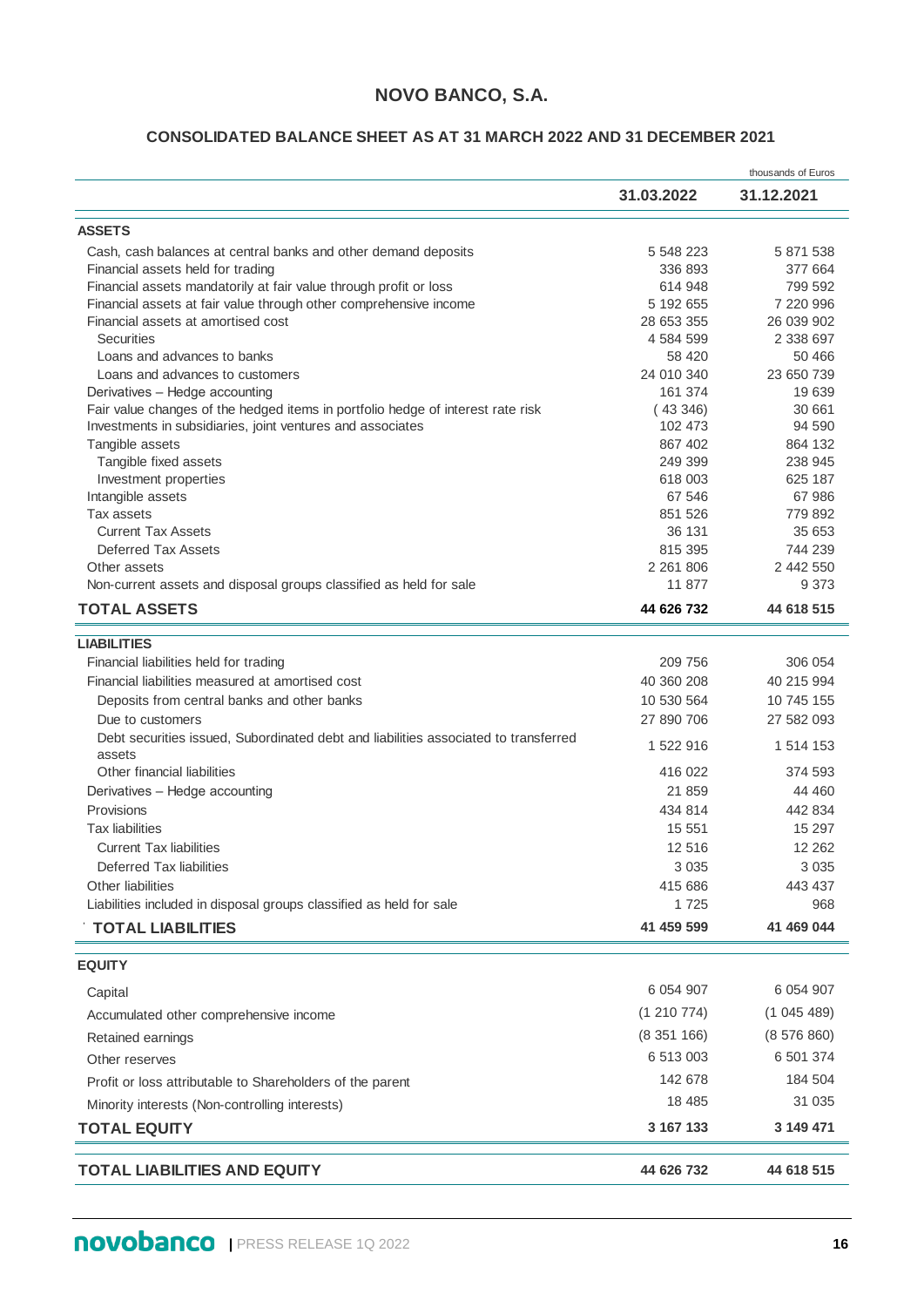#### **GLOSSARY**

*Income Statement*

| <b>Fees and commissions</b>                                             | Fees and commissions income less fee and commission expense                                                                                                                                                                                                                                                                                                                                                                                                                           |
|-------------------------------------------------------------------------|---------------------------------------------------------------------------------------------------------------------------------------------------------------------------------------------------------------------------------------------------------------------------------------------------------------------------------------------------------------------------------------------------------------------------------------------------------------------------------------|
| <b>Commercial banking income</b>                                        | Net interest income and fees and commissions                                                                                                                                                                                                                                                                                                                                                                                                                                          |
| <b>Capital markets results</b>                                          | Dividend income, gains or losses on derecognition of financial assets and liabilities not measured at fair<br>value through profit or loss, gains or losses on financial assets and liabilities held for trading, gains or losses<br>on financial assets mandatorily at fair value through profit or loss, gains or losses on financial assets and<br>liabilities designated at fair value through profit and loss, gains or losses from hedge accounting and<br>exchange differences |
| Other operating results                                                 | Gains or losses on derecognition of non-financial assets, other operating income, other operating expenses,<br>share of the profit or loss of investments in subsidiaries, joint ventures and associates accounted for using<br>the equity method                                                                                                                                                                                                                                     |
| <b>Banking income</b>                                                   | Net interest income, fees and commissions, capital markets results and other results                                                                                                                                                                                                                                                                                                                                                                                                  |
| <b>Operating costs</b>                                                  | Staff costs, general and administrative expenses and depreciation and amortisation                                                                                                                                                                                                                                                                                                                                                                                                    |
| Net operating income                                                    | Banking income - operating costs                                                                                                                                                                                                                                                                                                                                                                                                                                                      |
| Provisions and impairments                                              | Provisions or reversal of provisions, impairment or reversal of impairment on financial assets not measured<br>at fair value through profit or loss, impairment or reversal of impairment of investment in subsidiaries, joint<br>ventures and associates and impairment or reversal of impairment on non-financial assets                                                                                                                                                            |
| <b>Balance Sheet / Liquidity</b>                                        |                                                                                                                                                                                                                                                                                                                                                                                                                                                                                       |
| Assets eligible as collateral for rediscount<br>operations with the ECB | The Eurosystem only grants credit against adequate collateral. This collateral consists of tradable financial<br>securities and other types of assets such as nontradable assets and cash. The expression "eligible assets"<br>is used for assets that are accepted as collateral by the Eurosystem.                                                                                                                                                                                  |
| Securities portfolio                                                    | Securities (bonds, shares and other variable-income securities) booked in the trading portfolios, at fair<br>value through profit or loss, mandatory at fair value through profit or loss, at fair value through orther<br>comprehensive income and at amortised cost.                                                                                                                                                                                                                |
| Due to customers<br>Banco de Portugal Instruction n. 16/2004            | Amounts booked under the following balance sheet accouting headings: [#400 - #34120 + #52020 +<br>#53100].                                                                                                                                                                                                                                                                                                                                                                            |
| Net ECB funding                                                         | Difference between the funding obtained from the European Central Bank (ECB) and the placements with<br>the ECB.                                                                                                                                                                                                                                                                                                                                                                      |
| <b>Total Customer Funds</b>                                             | Deposits, other customer funds, debt securities placed with clients and off- balance sheet customer funds.                                                                                                                                                                                                                                                                                                                                                                            |
| <b>Off-Balance Sheet Funds</b>                                          | Off-balance sheet funds managed by Group companies, including mutual funds, real estate investment<br>funds, pension funds, bancassurance, portfolio management and discretionary management.                                                                                                                                                                                                                                                                                         |
| Loan to deposit ratio<br>Banco de Portugal Instruction n. 16/2004       | Ratio of [gross loans - (accumulated provisions / impairment for credit)] to customer deposits.                                                                                                                                                                                                                                                                                                                                                                                       |

#### *Asset Quality and Coverage Ratios*

| Overdue loans ratio                    | Ratio of overdue loans to total credit.                                                                                                                                                                                                                                                                                           |
|----------------------------------------|-----------------------------------------------------------------------------------------------------------------------------------------------------------------------------------------------------------------------------------------------------------------------------------------------------------------------------------|
| Overdue loans > 90 days ratio          | Ratio of overdue loans > 90 days to total credit.                                                                                                                                                                                                                                                                                 |
| Overdue loans coverage ratio           | Ratio of accumulated impairment on customer loans (on balance sheet) to overdue loans.                                                                                                                                                                                                                                            |
| Overdue loans > 90 days coverage ratio | Ratio of accumulated impairment on customer loans (on balance sheet) to overdue loans > 90 days.                                                                                                                                                                                                                                  |
| Coverage ratio of customer loans       | Ratio of impairment on customer loans (on balance sheet) to gross customer loans.                                                                                                                                                                                                                                                 |
| Cost of risk                           | Ratio of credit risk impairment charges accounted in the period to gross customer loans.                                                                                                                                                                                                                                          |
| Non-performing loans                   | Total balance of the contracts identified as: (i) in default (internal definition in line with article 178 of Capital<br>Requirement Regulation, i.e., contracts with material overdue above 90 days and contracts identified as<br>unlikely to pay, in accordance with qualitative criteria); and (ii) with specific impairment. |
| Non-performing loans ratio             | Ratio of non-performing loans to the sum of total credit, deposits with banks and Loans and advances to<br>banks                                                                                                                                                                                                                  |
| Non-performing loans coverage ratio    | Ratio of impairment on customer loans and loans and advances to banks (on balance sheet) to non-<br>performing loans.                                                                                                                                                                                                             |